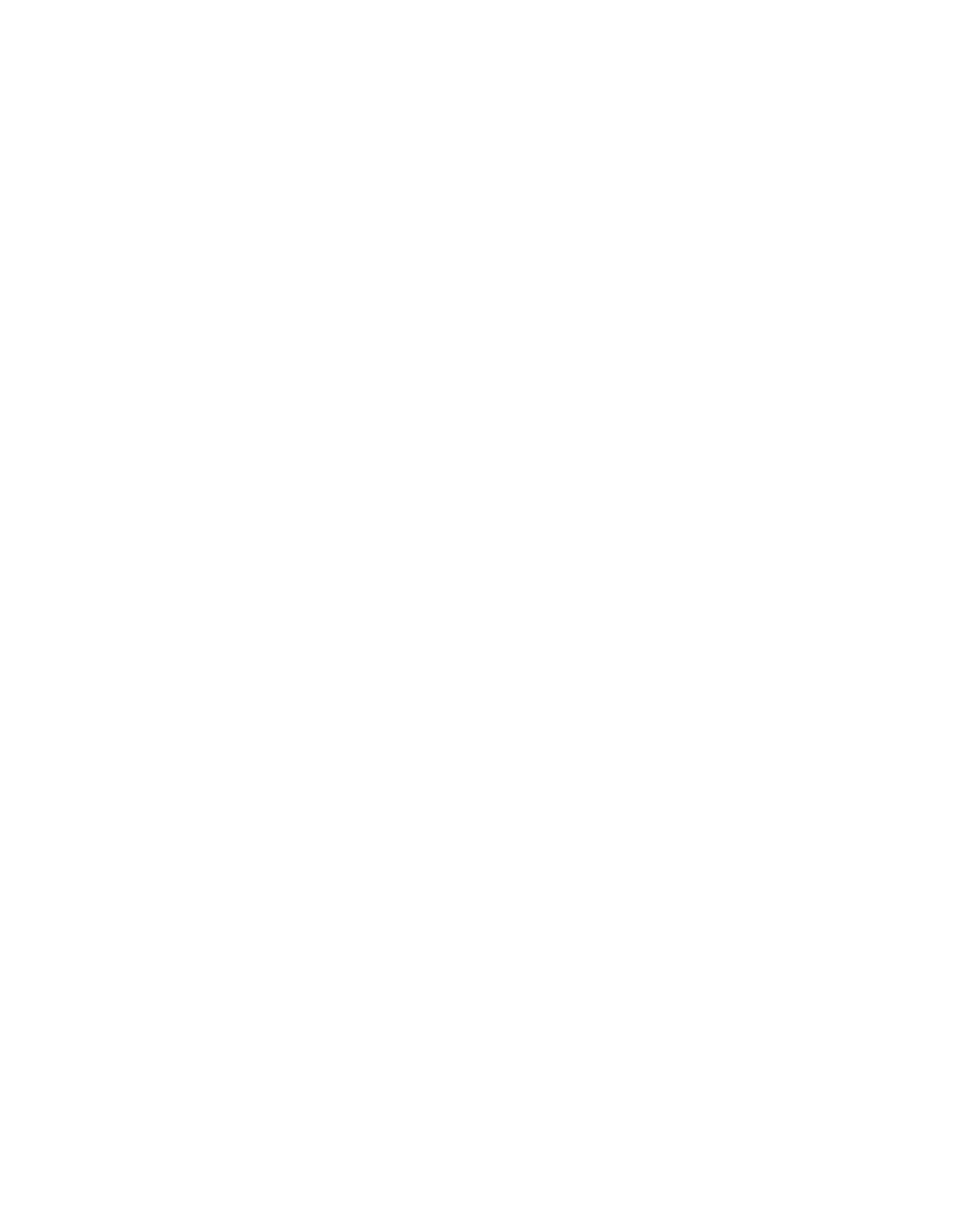CLTC WHITE PAPER SERIES

# Digital Safety Technical Assistance at Scale

SEAN BROOKS CITIZEN CLINIC JUNE 2020



**U C B E R K E L E Y C E N T E R F O R L O N G - T E R M C Y B E R S E C U R I T Y**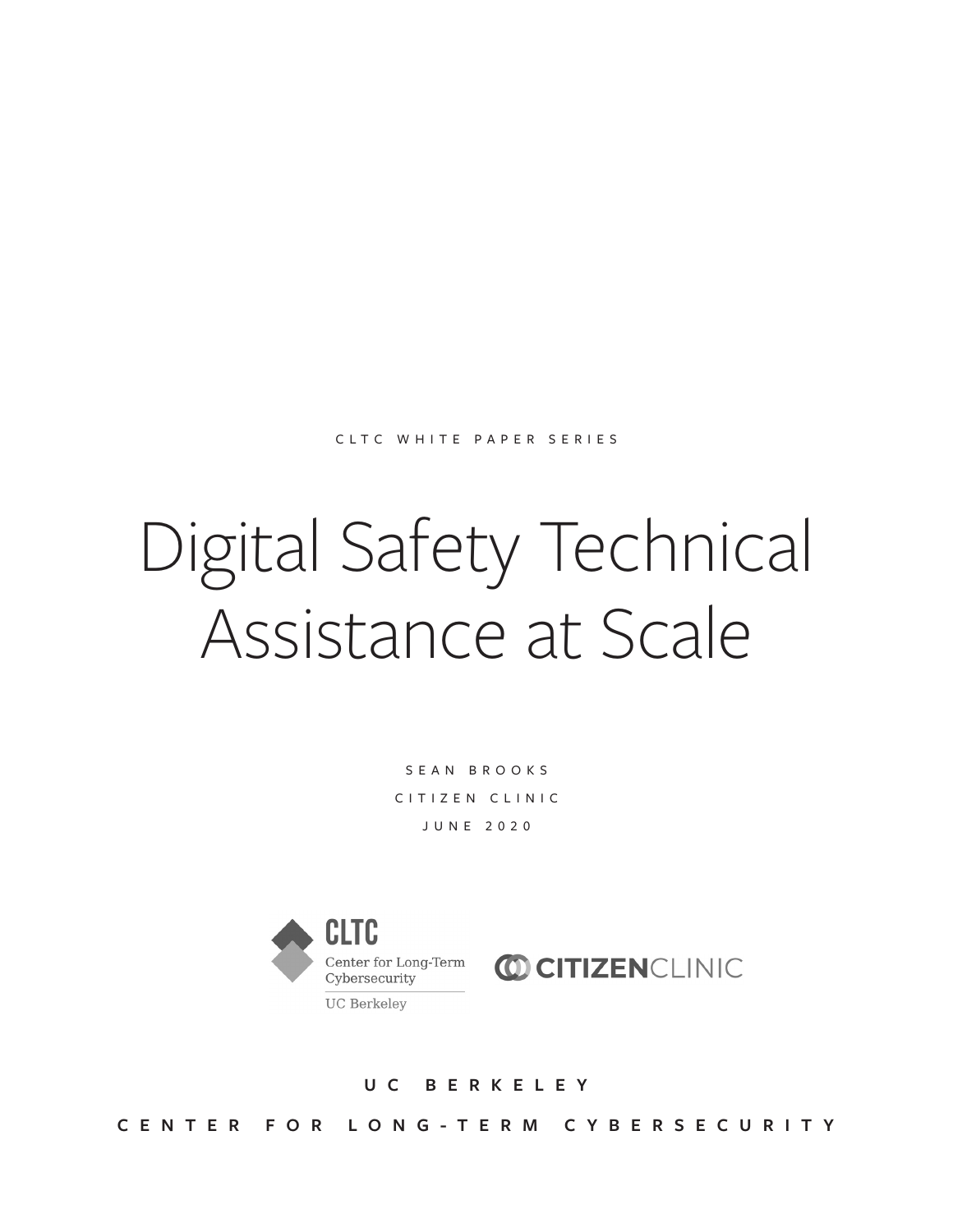# Acknowledgments

Citizen Clinic and the Center for Long-Term Cybersecurity would like to thank the partners and clients of the Citizen Clinic program, without whose trust and dedication none of our work in this space would be possible.

Special thanks to Ann Cleaveland, Steve Weber, Steve Trush, and Chuck Kapelke of CLTC for their advice, feedback, support, and contributions to this paper.

CLTC would like to thank Microsoft for a gift that supported this research.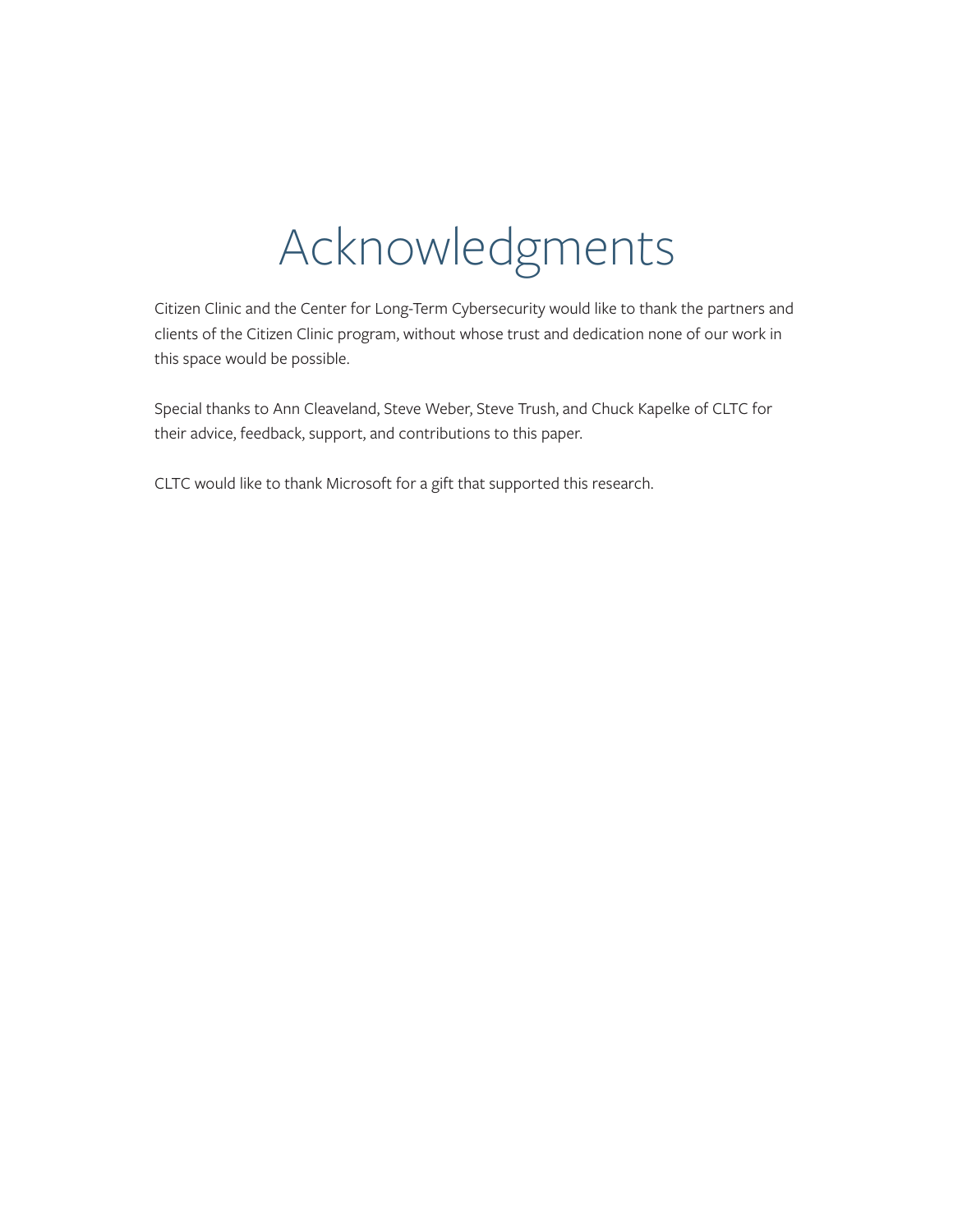## Contents

| Executive Summary 1                 |    |  |  |  |  |  |
|-------------------------------------|----|--|--|--|--|--|
| Introduction<br>3                   |    |  |  |  |  |  |
| Known Challenges to Scale<br>5      |    |  |  |  |  |  |
| A Cybersecurity Market Failure<br>5 |    |  |  |  |  |  |
| What Does Success Look Like?        | 7  |  |  |  |  |  |
| Imagining Outcomes<br>8             |    |  |  |  |  |  |
| Quality of Service<br>8             |    |  |  |  |  |  |
| Contextually Informed<br>9          |    |  |  |  |  |  |
| <b>Established Tactics</b>          | 10 |  |  |  |  |  |
| <b>External Examples</b>            | 10 |  |  |  |  |  |
| Responsive<br>12                    |    |  |  |  |  |  |
| <b>Established Tactics</b>          | 12 |  |  |  |  |  |
| <b>External Examples</b>            | 14 |  |  |  |  |  |
| <b>Building Capacity</b><br>14      |    |  |  |  |  |  |
| Resilience<br>15                    |    |  |  |  |  |  |
| Established Tactics                 | 15 |  |  |  |  |  |
| <b>External Examples</b>            | 16 |  |  |  |  |  |
| Confidence<br>$\overline{17}$       |    |  |  |  |  |  |
| <b>Established Tactics</b>          | 18 |  |  |  |  |  |
| <b>External Examples</b>            | 19 |  |  |  |  |  |
| Ecosystem<br>19                     |    |  |  |  |  |  |
| Accessibility<br>19                 |    |  |  |  |  |  |
| <b>Established Tactics</b>          | 19 |  |  |  |  |  |
| <b>External Examples</b>            | 20 |  |  |  |  |  |
| Affordability<br>21                 |    |  |  |  |  |  |
| <b>Established Tactics</b>          | 21 |  |  |  |  |  |
| <b>External Examples</b>            | 21 |  |  |  |  |  |
| <b>Assistance Networks</b><br>22    |    |  |  |  |  |  |
| Established Tactics                 | 22 |  |  |  |  |  |
| <b>External Examples</b>            | 24 |  |  |  |  |  |
| <b>Exploring Solutions</b><br>25    |    |  |  |  |  |  |
| Conclusion<br>30                    |    |  |  |  |  |  |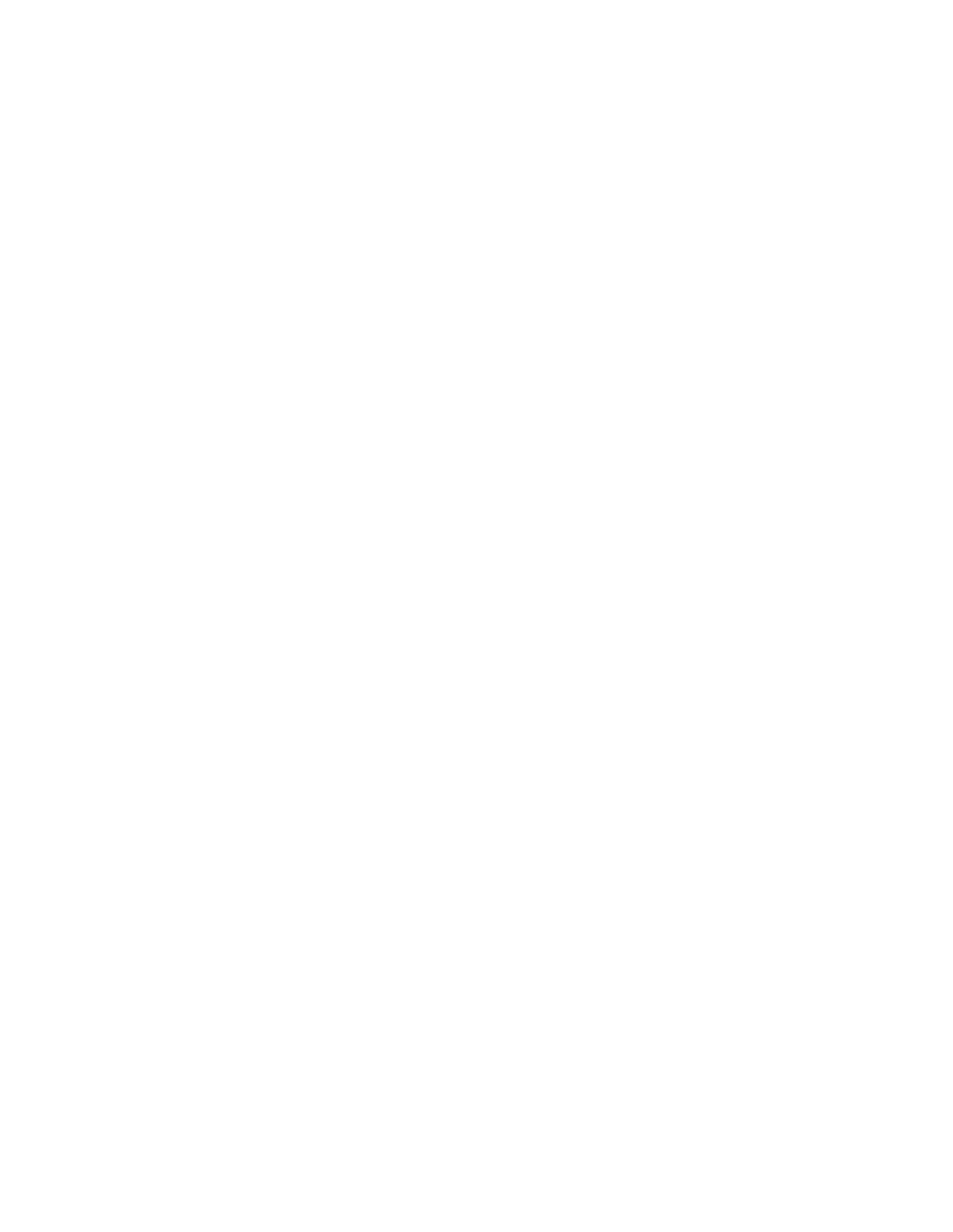### Executive Summary

Around the world, civil society organizations — including human rights organizations, Indigenous groups, journalists, and many others — are targeted online by powerful, wellresourced adversaries, including governments. Yet most civil society organizations lack the funding and expertise needed to defend themselves against cyberattacks, disinformation campaigns, digital surveillance, and other threats. This paper explores the opportunities and challenges of expanding digital safety technical assistance to civil society at a scale and pace that match the sector's needs.

Drawing in part upon our experience in leading the University of California, Berkeley's Citizen Clinic, through which teams of students provide digital safety services to politically targeted civil society organizations, the paper offers practical guidance on what will be needed to deliver cybersecurity assistance on a larger scale. Focusing on the desired outcomes of such an effort, we provide examples of diverse technical assistance projects, as well as tactics from sectors outside the cybersecurity space. At the conclusion, we evaluate three potential mechanisms for scaling technical assistance for civil society — volunteer networks, cybersecurity clinics, and community hubs — and analyze their strengths and limitations.

Among the key findings outlined in this report:

- The first step in improving the digital safety posture of civil society often does not mean "hardening" organizational systems, but rather helping overcome a perceived lack of agency. Improved security assistance needs to move civil society organizations to a point where they can withstand a basic attack, in order to generate the necessary confidence to take greater ownership of managing digital risk.
- In order to be effective, efforts to scale cybersecurity technical assistance for civil society must accomplish three interdependent outcomes: quality of service, increased organizational capacity, and a stronger technical assistance ecosystem.
- Finding new pathways for onboarding less-experienced professionals into the space is critical to providing more helping hands.
- Volunteer networks of experts can greatly expand the scale of assistance, and may have untapped potential for improving the state of the ecosystem. They have a track record of responsiveness to emerging needs, and can leverage the desire of many security professionals to share their skills beyond their day jobs. However, volunteer efforts require oversight mechanisms not yet in existence, and must be closely monitored to ensure their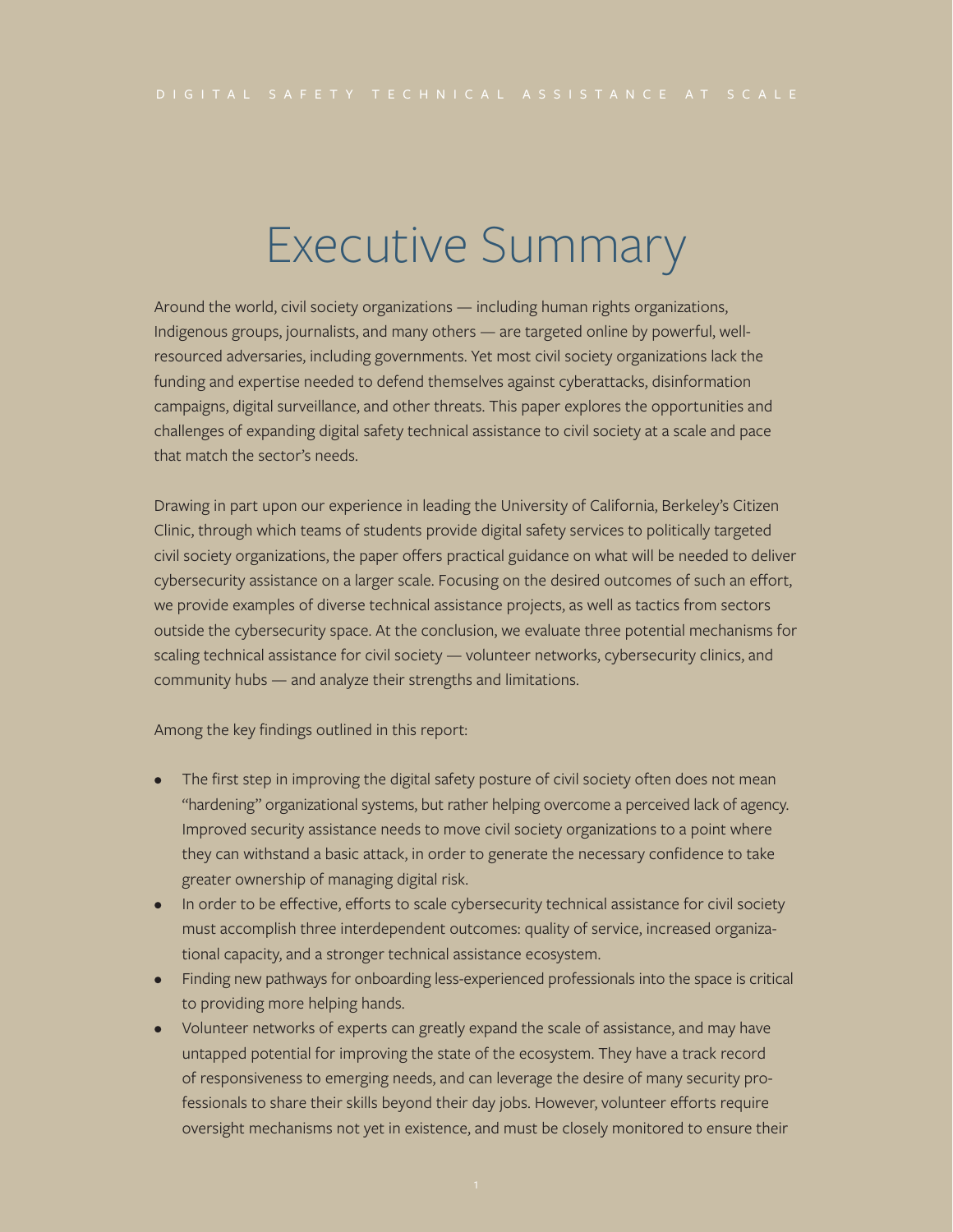quality and long-term impact, as expert volunteers may not have experience with the nuances of supporting civil society.

- University-based clinics address many of the challenges of scale in a cost-effective way. Clinics can specialize and build deep ties with communities, experiment with new methodologies in a rigorous manner, and create a pipeline for skilled assistance providers. However, any single clinic is unlikely to deliver significant scale to technical assistance.
- Community hubs organizations designed to provide digital safety services to specific communities in need — are an understudied model for providing technical assistance to civil society. Such hubs can move swiftly to provide direct technical assistance with relatively few startup costs, and can manage both capacity-building projects and emergency response efforts. However, these hubs are sometimes expected to be "everything to everyone" in their communities, and the level of support expected of them can be difficult to maintain.
- Technology platforms and providers can provide assistance, and governments can compel certain security, safety, and privacy-enhancing design decisions. But policy and products designed to serve the social good must be responsive to the requirements articulated by an active, connected, and high-functioning set of digital safety experts who are deeply engaged with civil society on a regular basis.

The technical assistance models examined in this report all provide different potential benefits, but all contribute differently to scaling digital security services for civil society organizations. The future will require innovation and experimentation to develop models and communicate about the risks to policymakers, technology firms, funders, researchers, and senior leaders in civil society. Activating already existing expertise and helping organizations utilize existing channels for support are important elements, but we must also expand the number of professionals in the space. A more nuanced perspective on the digital safety challenges facing civil society organizations is essential not only for providing a high quality of service, but also for designing appropriate technical products and policies.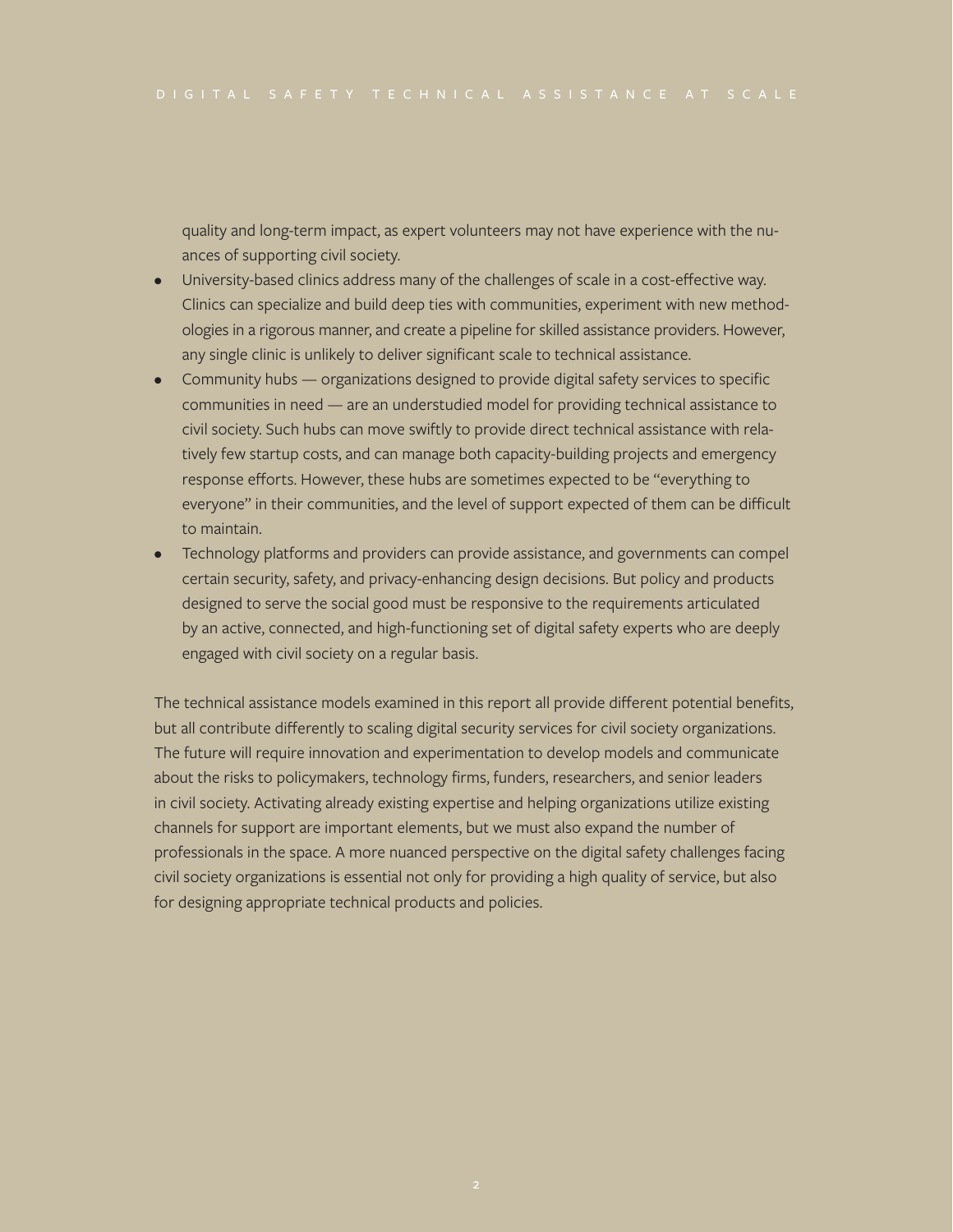*"Happy families are all alike; every unhappy family is unhappy in its own way."* —Leo Tolstoy, *Anna Karenina* 

### Introduction

In 2018, following the Center for Long-Term Cybersecurity's research into gaps in the cybersecurity technical assistance ecosystem, we developed the Citizen Clinic program to provide contextually informed digital safety services to politically targeted organizations. Structured as a course within UC Berkeley's School of Information, the program follows the examples set by clinical education systems in law and medicine. It provides students with an opportunity to practice cybersecurity in a real context, and offers services that would otherwise be unaffordable to many civil society organizations (CSOs). To date, Citizen Clinic has educated over 60 students from nine different academic programs, including computer science, law, public policy, journalism, and information science. We have supported 10 organizations across four continents and many diverse communities, including organizations that advocate for reproductive, Indigenous, and gender rights, as well as organizations that investigate international abuses of human rights law and development.

We have refined our educational pedagogy, and structured the clinic both as a workforce pipeline for public-interest technologists and as a vehicle for improving the practice of technical assistance. But we still have not scratched the surface of the challenge. Civil society continues to move online (even more so, given the COVID-19 pandemic), taking advantage of an internet ecosystem that offers many opportunities for decentralized collaboration, community building, and intersectional activism. And yet, as explored in our previous report, the sophistication of online adversaries continues to grow.<sup>1</sup> While we believe the contribution of this new model for technical assistance is significant (similar clinical programs have already emerged at other universities), the question remains: *how can we expand the scale of technical assistance to match the demand from civil society organizations around the world?*

Given the growing threats, we cannot accept the slow rate of change we've seen in more advanced private companies and public institutions. This issue is reminiscent of Christensen's

<sup>1</sup> Brooks, Sean. 2018. *Defending Politically Vulnerable Organizations Online*. Berkeley, CA: Center for Long-Term Cybersecurity, <https://cltc.berkeley.edu/defendingpvos/>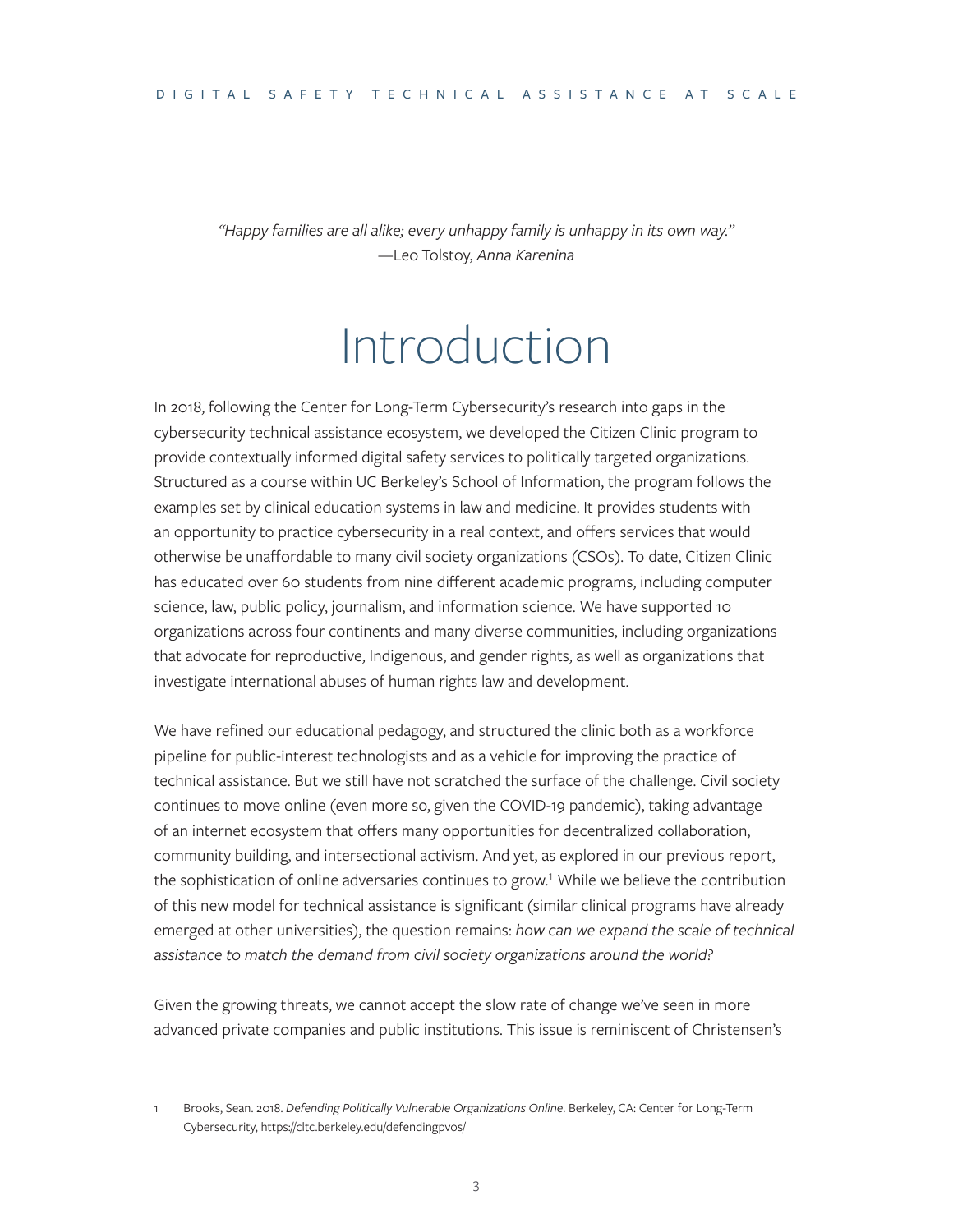Innovator's Dilemma;<sup>2</sup> iterative change in technical assistance models will only provide incremental advantages to civil society organizations' security. **More substantial market shifts are necessary to address the needs for civil society security at scale, and at pace, to match the need.** 

While the challenges of scale are perennial in public interest work, addressing this issue specifically through the lens of cybersecurity technical assistance leads to additional questions that must be answered. *What* exactly needs to scale — individuals' skills, organizational capacity, or the number of technical assistance practitioners? What *outcomes* are we pursuing — better operational integrity, improved global free expression, or the safety of civil society professionals? And finally, what *mechanisms* might supply the right types of outcomes for civil society? By evaluating the qualities we are trying to scale, we can ascertain what models for providing assistance lend themselves to those organizational or societal attributes.

This paper explores the desirable outcomes of providing cybersecurity assistance at scale to civil society. We break these into three sets of potential outcomes at different levels of abstraction: for effective service provision, for improving the capacity of CSOs to manage digital safety risks, and for improving the broader state of the assistance ecosystem. We provide examples of how these outcomes are being pursued through diverse technical assistance projects, and offer examples of different tactics from sectors outside the cybersecurity space. Throughout, we include anecdotes from the first two years of practice within Citizen Clinic to share some of our learned experience. At the end of the paper, we evaluate three potential mechanisms for scaling technical assistance for civil society — volunteer networks, the clinical model, and community hubs — and analyze their potential and limitations, based on the outcomes defined.

But what changes are the "right" changes for civil society and their supporters in the digital safety space? In the next section, we define seven potential outcomes for the quality of technical assistance, organizations' internal capabilities, and the broader ecosystem of providers, in order to establish measures for evaluating models' ability to provide assistance at scale.<sup>3</sup>

<sup>2</sup> Christensen, Clayton M. 1997. *The Innovator's Dilemma: When New Technologies Cause Great Firms to Fail*. Boston, MA: Harvard Business School Press.

<sup>3</sup> The outcomes were designed based on positive feedback we have received in Clinic work, research we have conducted into gaps in the technical assistance ecosystem, and needs we have identified as we have tried to provide highquality services to our partners. This list is not designed to be exhaustive, but rather a summation of the high-level improvements to the ecosystem, organizations, and technical assistance quality we believe would most meaningfully improve the state of civil society's digital safety.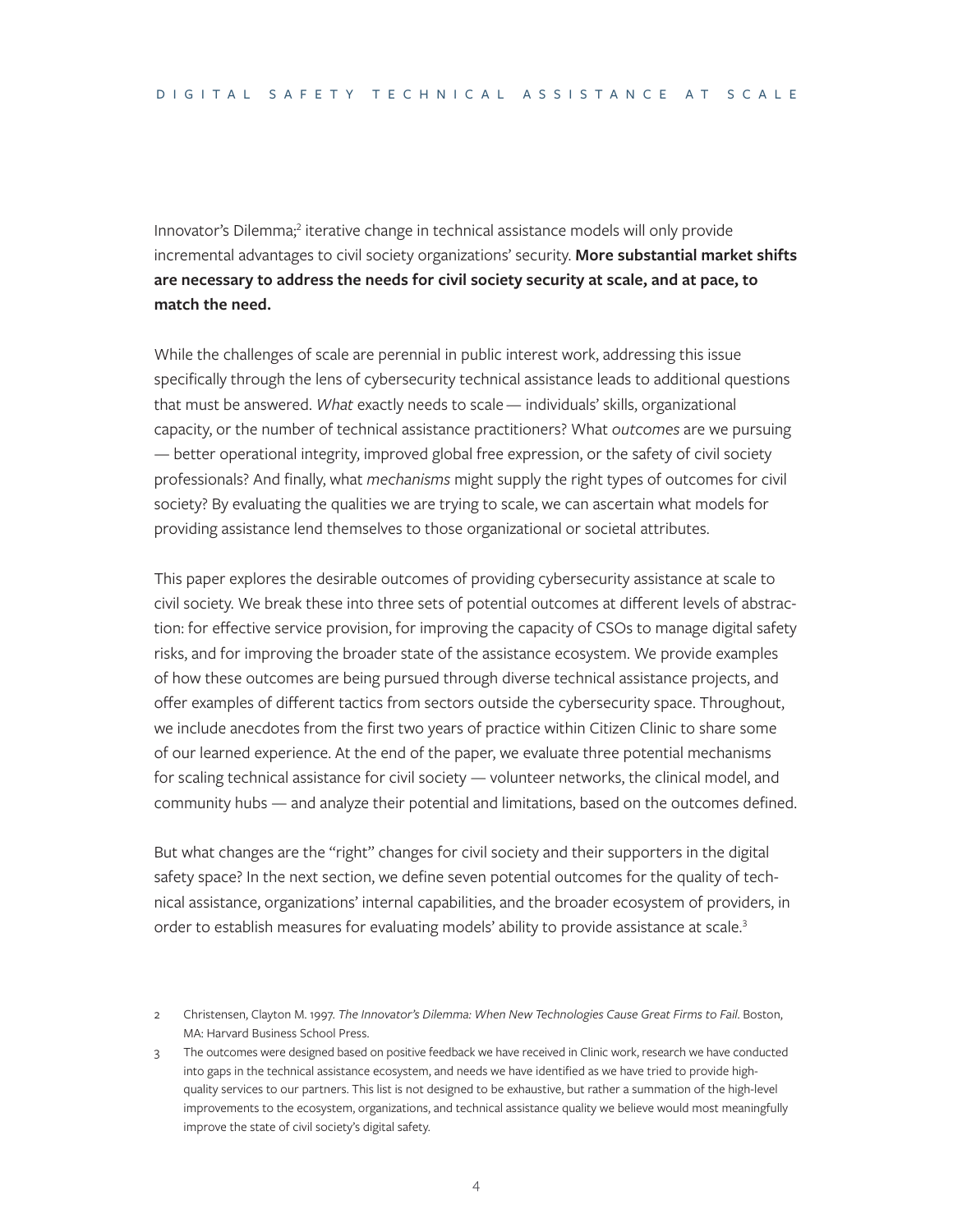#### **KNOWN CHALLENGES TO SCALE**

The rapid pace of change in technology is often cited<sup>4</sup> as a major pressure on defenders in the cybersecurity arms race. Yet our work has reinforced what many experts told us in 2018: low-cost, low-sophistication attacks are a leading challenge to civil society organizations. There is no reason why a threat actor — even one with vast resources, like a government or multinational corporation — should spend hundreds of thousands of dollars on zero-day attacks when a simple phishing email will do. However, just because technical solutions are available does not mean they are easy to implement. And while many of the needs of civil society organizations are similar, the order in which improvements can be made, and the technology choices and cultural changes that need to complement those deployments, require careful attention to the specific context of each organization. Citizen Clinic's contextually-informed risk assessments are a critical component of our work, but present a serious challenge to scale: if one size does not fit all, how do we provide customized cybersecurity support for a mass audience?

#### **A Cybersecurity Market Failure**

Nonprofits spend on average about 5.7% of their total budgets on IT, ranging from 1.5% in large organizations to 13.2% in small organizations.<sup>5</sup> Private-sector firms spend about 3.3% of their total *revenues* on IT, ranging between 1.5% in the construction industry to 7.2% in banking.<sup>6</sup> These numbers may look comparable — perhaps even giving non-profits the edge — but for organizations whose entire budget is built on fundraising or subsistence-level business models, the difference between *total budget* and *revenue* is profound.

IT spending *per user* tells another story: private-sector firms spent an average of \$8,183 per user in 2018, $^7$  while nonprofits spent just \$3,195 per user. That's a dramatic difference, and even in a best-case scenario, only 5–7% of that budget is earmarked for cybersecurity in the private

- 4 Rahman, Zara, et al. 2018. *The Ties That Bind: Organisational Security for Civil Society.* The Engine Room: [https://www.](https://www.theengineroom.org/wp-content/uploads/2018/03/Ties-that-Bind-Full-Report.pdf) [theengineroom.org/wp-content/uploads/2018/03/Ties-that-Bind-Full-Report.pdf](https://www.theengineroom.org/wp-content/uploads/2018/03/Ties-that-Bind-Full-Report.pdf)
- 5 Hulshof-Schmidt, Robert. 2017. "The 10th Annual Nonprofit Technology Staffing and Investments Report." The Nonprofit Technology Enterprise Network: [https://www.nten.org/wp-content/uploads/2017/05/Staffing\\_Report2016\\_](https://www.nten.org/wp-content/uploads/2017/05/Staffing_Report2016_v12.pdf) [v12.pdf](https://www.nten.org/wp-content/uploads/2017/05/Staffing_Report2016_v12.pdf)
- 6 Deloitte Insights. 2018. "IT Spending: From Value Preservation to Value Creation." *The Wall Street Journal: CIO Insights:* <https://deloitte.wsj.com/cio/2018/03/12/it-spending-from-value-preservation-to-value-creation/>
- 7 IT Spending and Staffing Benchmarks 2019/2020", 2020. *Computer Economics: [https://www.computereconomics.com/](https://www.computereconomics.com/page.cfm?name=it-spending-and-staffing-study) [page.cfm?name=it-spending-and-staffing-study](https://www.computereconomics.com/page.cfm?name=it-spending-and-staffing-study)*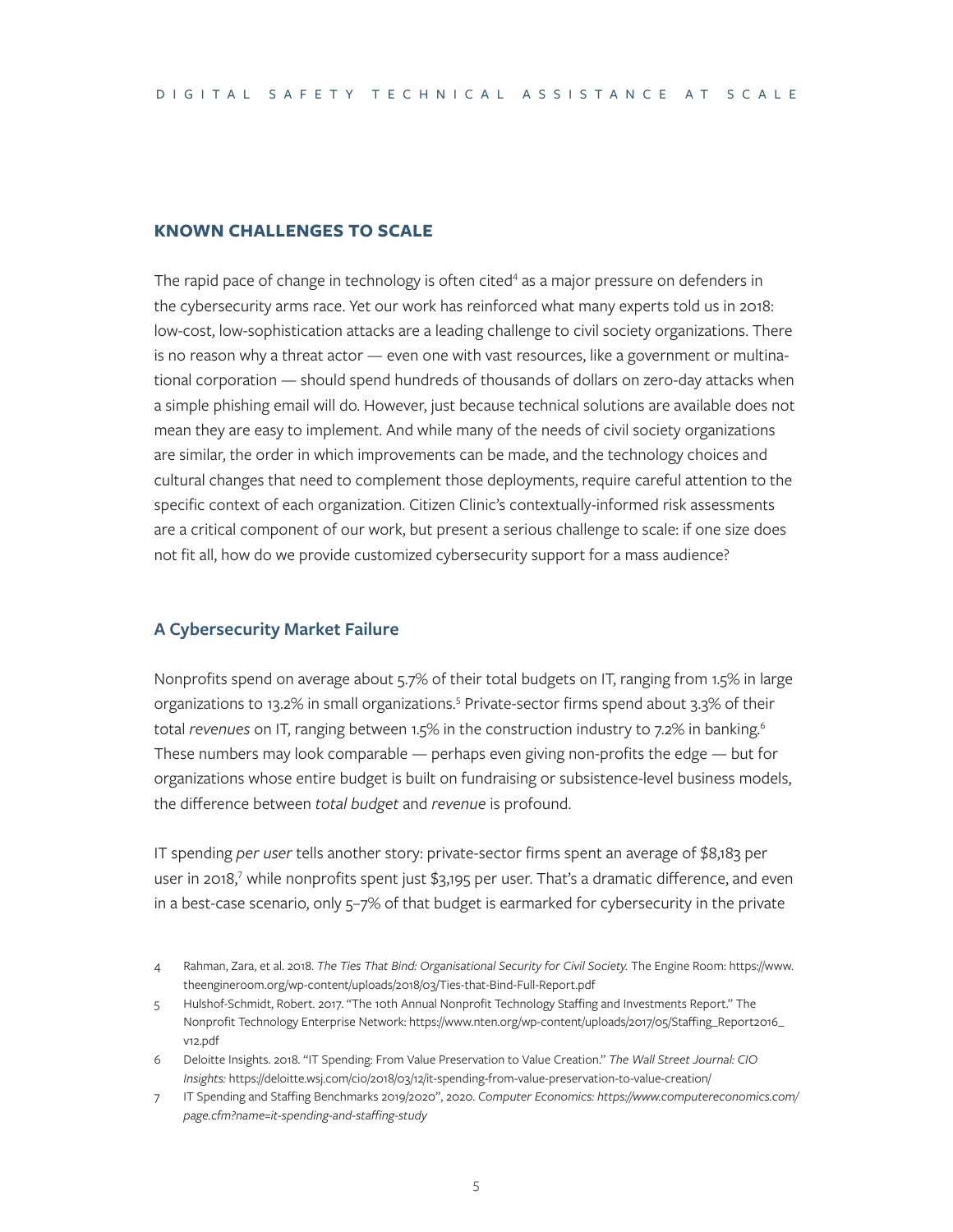sector.<sup>8</sup> That means per-user security spending in an average non-profit cannot be assumed to be more than \$250. In the experience of Citizen Clinic, that spending is more likely to be closer to zero. Civil society organizations are no strangers to being starved for "overhead" costs,<sup>9</sup> and cybersecurity represents a significant expense for under-resourced organizations, as cybersecurity tools and services are not cheap. "Standard" tools like security keys, often credited by security experts as critical to stopping common attacks like phishing, range from \$25–\$50 each. If a security key alone consumes up to a third of an organization's per-employee digital safety budget, little will remain to administer and provide security capabilities, purchase secure storage, or buy and manage website security services.

There is a significant asymmetry between the resources of civil society organizations and their adversaries, particularly government adversaries. This means nonprofit defenders are likely to see diminishing returns on their investments in cybersecurity. Spending money to counter

highly sophisticated threats is a tenuous proposition, particularly when the management of those new capabilities cannot be supported.

Our work at Citizen Clinic has illustrated that many organizations have similar needs (albeit often with great nuance in implementation), with levels of security that place them in the "good enough"





category (see Figure 1). "Good enough" security provides basic protections at a cost of time and money appropriate to the organization's budget, mission, and constraints. Beyond that, security investment is highly subjective to the risk posture of an organization. The threat of online attacks by a nation-state or other sophisticated actors requires dramatically different remediations deployed on an organization-by-organization basis, mitigations that are costprohibitive for the vast majority of NGOs.

9 Gregory & Howard. 2009. "The Nonprofit Starvation Cycle." *Stanford Social Innovation Review:* [https://ssir.org/](https://ssir.org/articles/entry/the_nonprofit_starvation_cycle#) [articles/entry/the\\_nonprofit\\_starvation\\_cycle#](https://ssir.org/articles/entry/the_nonprofit_starvation_cycle#)

<sup>8</sup> Spiceworks. 2020. "The 2020 State of IT."<https://www.spiceworks.com/marketing/state-of-it/report/>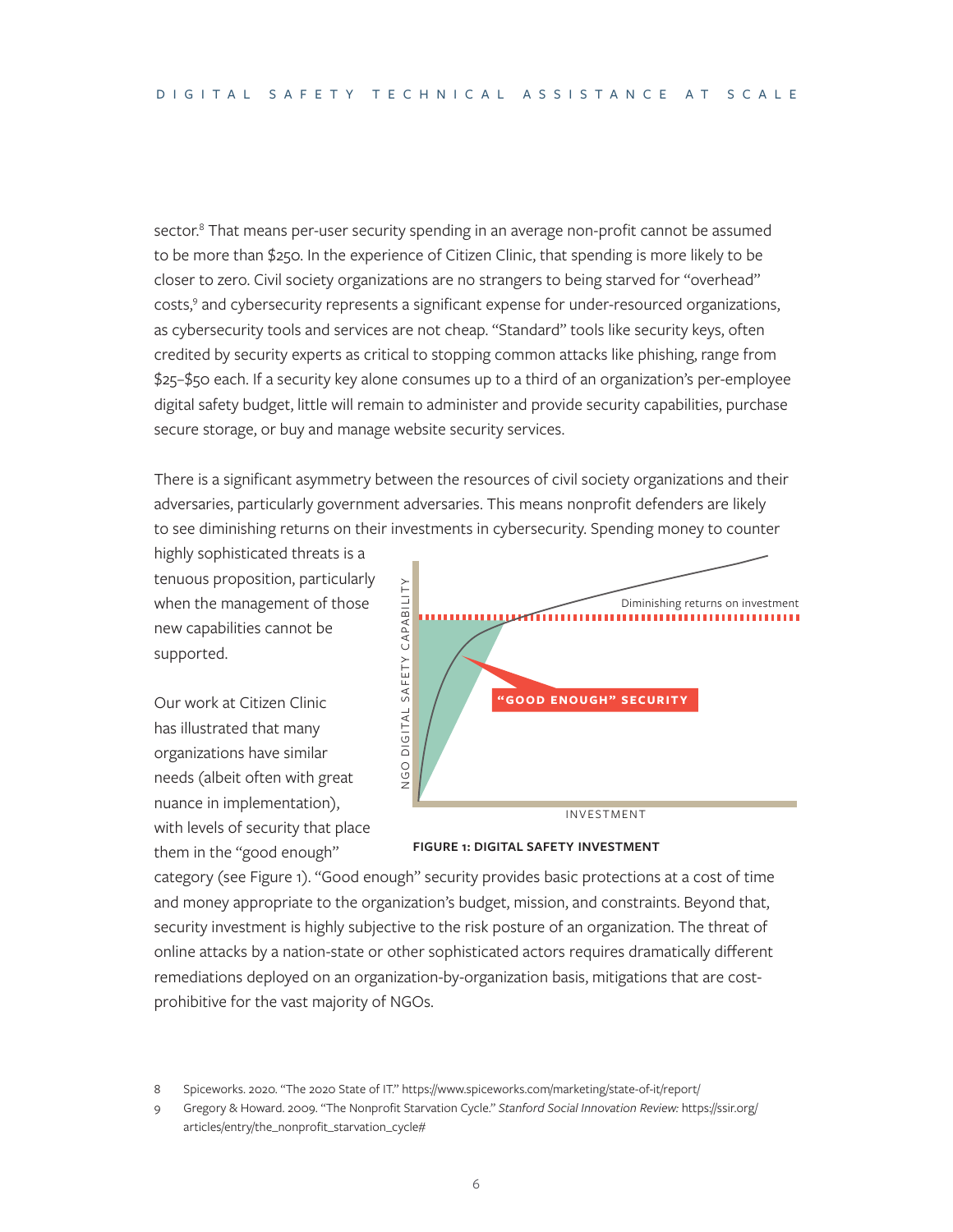**What needs to scale? The deployment of "good enough" security. Beyond that, organizations with particularly high risk profiles need to invest the time and energy into developing a risk-informed threat posture.** 

#### **What Does Success Look Like?**

The Cybersecurity Framework developed by the National Institute of Standards and Technology (NIST) provides a tiered description of cybersecurity implementation that serves as a useful model for measuring organizations' digital security.<sup>10</sup> Most CSO civil society organizations cannot be described accurately by Tier 1 ("Reactive"), rather they are starting at a Tier "o": they generally have no meaningful response to cybersecurity threats, nor the ability to respond to threats as they emerge. The first step in improving the digital safety posture of civil society often does not mean "hardening" organizational systems, it means helping overcome a perceived

lack of agency. At Citizen Clinic, we've found that many organizations find cybersecurity to be such an overwhelming topic — the threats are too big, the subject matter too technical, the costs too high — that one of our core goals is to demonstrate to partners that a reasonably adequate level of online safety is possible with their current resources.

The costs of a security incident do not have to be high to take many civil society organizations offline or permanently shut their doors. Given the deep importance of trust and legitimacy in civil society, costs can come in many forms beyond immediate







financial loss: a drop in donor interest or lack of trust from a served community could be existential threats. However, many organizations are under pressure to publish, deliver services, or otherwise maintain a significant online presence. This pressure to increase online presence, often without incentives or support for security precautions, increases the likelihood (and potential) impact of a cybersecurity event. Improved security assistance needs to push civil society organizations to a point of resilience where they can withstand a basic attack, such as a device compromise resulting from an outdated operating system, or a DDoS attack on their website. Showing organizations the benefits of basic, low-cost security measures is often a critical step in generating buy-in.

10 Pg. 8 <https://nvlpubs.nist.gov/nistpubs/CSWP/NIST.CSWP.04162018.pdf>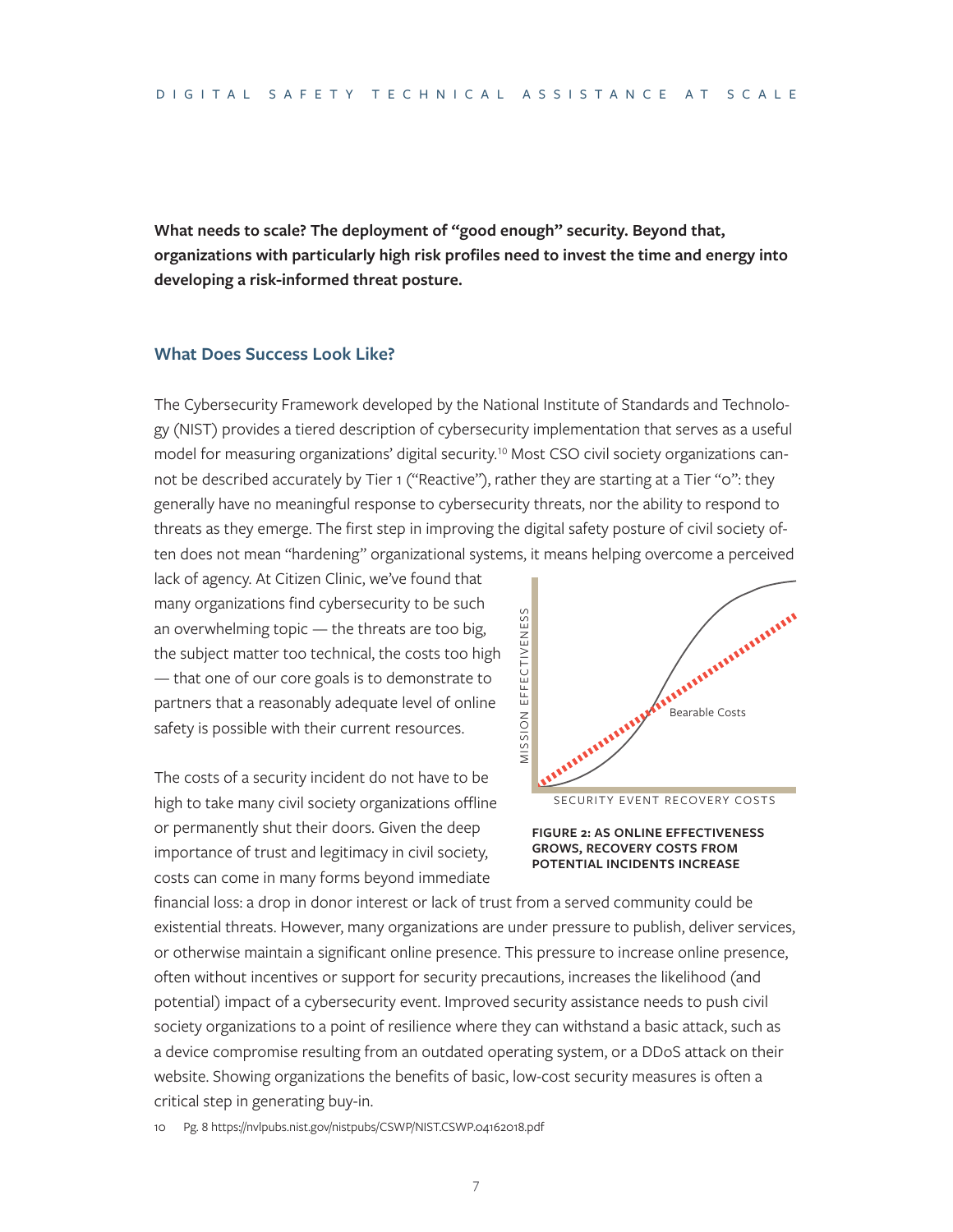## Imagining Outcomes

Success depends on not just understanding how to improve an organization's capacity, but also the state of the ecosystem helping build that capacity, and the quality of their services. A variety of services are available in the technical assistance marketplace. Some are designed to meet the specific needs of organizations, others are geared toward improving the quality of the marketplace for cybersecurity services for nonprofits. The outcomes below are described with examples of specific tactics already used in the technical assistance ecosystem, along with examples from scaling efforts outside the cybersecurity space.

| <b>Quality of Service</b> |            | <b>Capacity Building</b> |  | Ecosystem     |               |                        |  |
|---------------------------|------------|--------------------------|--|---------------|---------------|------------------------|--|
| Contextually<br>Informed  | Responsive | Confidence<br>Resilience |  | Accessibility | Affordability | Assistance<br>Networks |  |

#### **QUALITY OF SERVICE**

Technical assistance can be structured in a variety of ways. Services may be provided holistically, or focus on a specific function, like emergency response, or a specific capability, like traffic management. Regardless of function, in order to achieve impact at scale, all technical assistance service providers should keep in mind a set of goals to ensure the quality of their service to civil society organizations.

In order to maintain high-quality service at scale, technical assistance must be both *contextually informed* and *responsive.* These goals can occasionally be at odds with one another, as the former requires a depth of relationship and knowledge that can dramatically slow the latter. However, without understanding an organization's context, technical assistance providers may not be able to know how to be effectively responsive. Answering baseline questions — what is the threat, where does it originate, who is the adversary, and what is the target organization capable of doing to address this threat — requires a strong grounding in the work of the organization. Responsiveness does not necessarily mean speed. It also means meeting organizations where they are and driving them toward meaningful capacity building.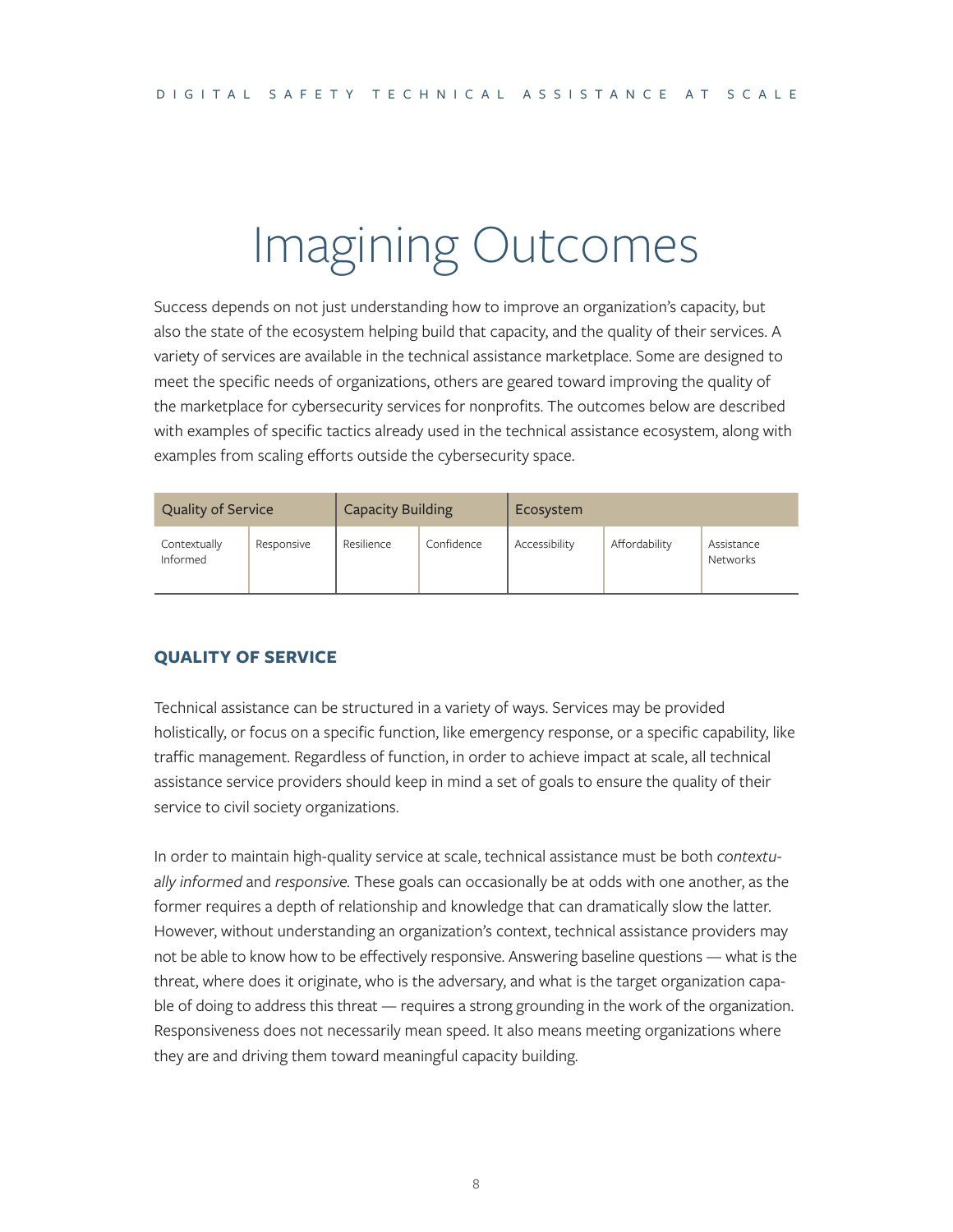#### **Contextually Informed**

The Center for Long-Term Cybersecurity's research on protecting politically targeted organizations online highlighted the importance of tailoring digital safety services to the specific missions and contexts of the communities in need. Citizen Clinic's service model — using multidisciplinary teams of students to form long-term partnerships with partners in civil society — was explicitly designed to address this challenge. Recommendations for organizational policies or technical controls that mitigate digital risks are vastly more effective and likely to be adopted if they are grounded in an understanding of an organization's priorities and values.11 Thorough contextual assessment also enables technical assistance providers to understand the motivations and capabilities of threat actors, increasing the ability of providers to prioritize limited resources on mitigating attacker tactics that are both likely and of high potential impact on the mission priorities of the organization.

**Learning From Practice:** Citizen Clinic worked in partnership with another technical assistance provider to support a large international development accountability organization. Our partner assistance provider worked on a one-week contract to perform an in-office audit of the organization in question, and provided a detailed document identifying a number of technical, operational, and physical risks to their operations, and some potential mitigations. However, many of the recommendations — particularly those of a highly technical nature — were beyond the organization's ability to implement. Other recommendations, while following best practice, were not well-suited to the mission needs of the organization. Citizen Clinic teams followed up with the organization — with regular check-ins from our partner auditor — to customtailor policies, implementation guidance, and practices to help the organization address the critical risks documented in the audit. The resulting work took place over two semesters and is still ongoing at the time of this publication, and demonstrates the importance of long-term support informed by a strong understanding of the mission and practical working environment of the organization in need.

Another example of the importance of contextual awareness came early in Citizen Clinic's work. During one of our first client engagements, the Clinic deployed multifactor authentication (MFA) to three critical online accounts — email and two social networking services — and provided training to ensure staff knew how to manage and utilize the new login procedures. Six months later, a new student team from the Clinic evaluated that implementation, only to discover that the vast majority of the client's staff has disabled MFA. Upon inquiring further, Citizen Clinic learned that, due to the high likelihood of cellphone theft in their city, the client's staff were (correctly) afraid that losing their phone would lock them out of their accounts. While Citizen Clinic had presumed that an app-based authenticator would be the easiest choice for the organization, tying authentication to the client's phones was actually doomed to fail, not because of any technical barriers, but because of the broader context in which the client worked.

Section 2.3 of the SAFETAG framework, designed for risk-informed assessment of civil society's cybersecurity postures, explicitly details the importance of contextual awareness:<https://safetag.org/guide/#section2.3>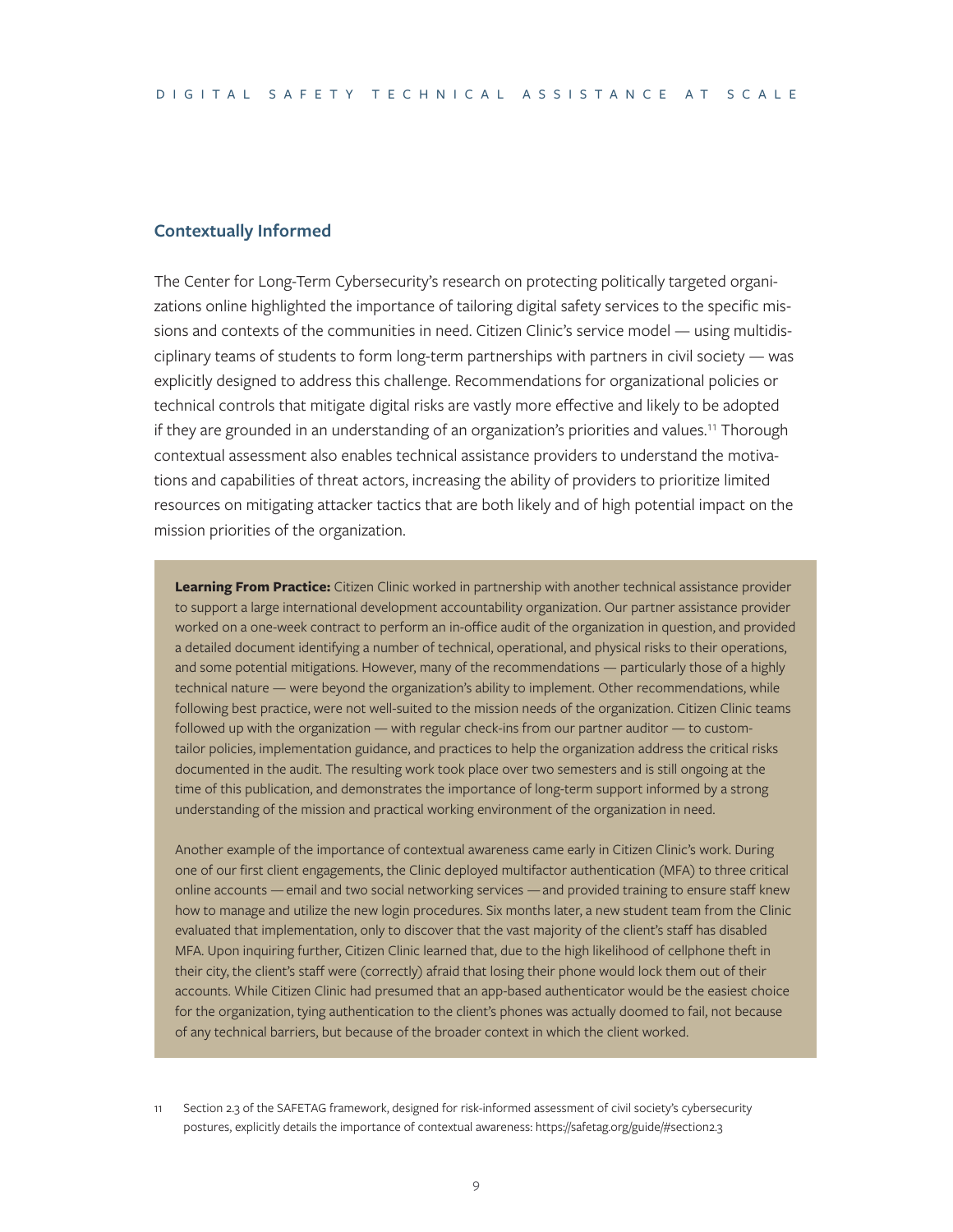#### *Established Tactics*

- 1. **Assessment Frameworks:** Numerous assessment frameworks are available to help evaluate an organization's broader context. The Security Auditing Framework and Evaluation Template for Advocacy Groups (SAFETAG), developed by Internews, is explicitly designed to assess digital safety risks to civil society organizations.<sup>12</sup> Citizen Clinic students also use the political, economic, social, technical, legal, and environmental framework (PESTLE) commonly used in the business world for developing a rapid understanding of the broad, often nuanced contexts in which NGOs work. This framework allows for all of the students' specialities — law, public policy, engineering, or otherwise — to contribute to the entire team's understanding of the client's context.
- 2. **Long-Term Partnership:** There is no good replacement for the understanding of the nuanced challenges facing an organization that can be gained through long-term collaboration. This is of particular importance when considering other organizational goals, like resilience and confidence capacity-building (more on this below). Organizations, their staffs, and their threat models change over time, and having a consistent, reliable partnership with a technical service provider can help targeted organizations prioritize investment in a productive fashion. Long-term partnership also affords the opportunity for monitoring and evaluation of implemented controls and practices, making it possible to refine tactics over time to help build a culture of security within the organization. While technical assistance need not be provided in perpetuity, having a consistent, reliable partnership can lower the time and money required for organizations to get support at a pace that is appropriate to their needs. As an example, Citizen Lab's long-term support of the Tibetan Action Institute allowed for the creation of the "Detached from Attachments" campaign, an effective community-based and contextually oriented campaign to resolve emerging threats to the Tibetan diaspora.<sup>13</sup>

#### *External Examples*

**Mass customization** is a significant mainstay of both the modern manufacturing and service economies. From architecture to fashion, industries have recognized that differentiating a

- 12 Internews "Security Auditing Framework and Evaluation Template for Advocacy Groups (SAFETAG): [https://safetag.](https://safetag.org/index.html) [org/index.html](https://safetag.org/index.html)
- 13 Satter & Bhatia. 2014. "Hacker-hit Tibetan monks 'detach from attachments'" *Associated Press:* [https://apnews.com/](https://apnews.com/df26c7f60abc449397b6c1deb7dccdd8) [df26c7f60abc449397b6c1deb7dccdd8](https://apnews.com/df26c7f60abc449397b6c1deb7dccdd8)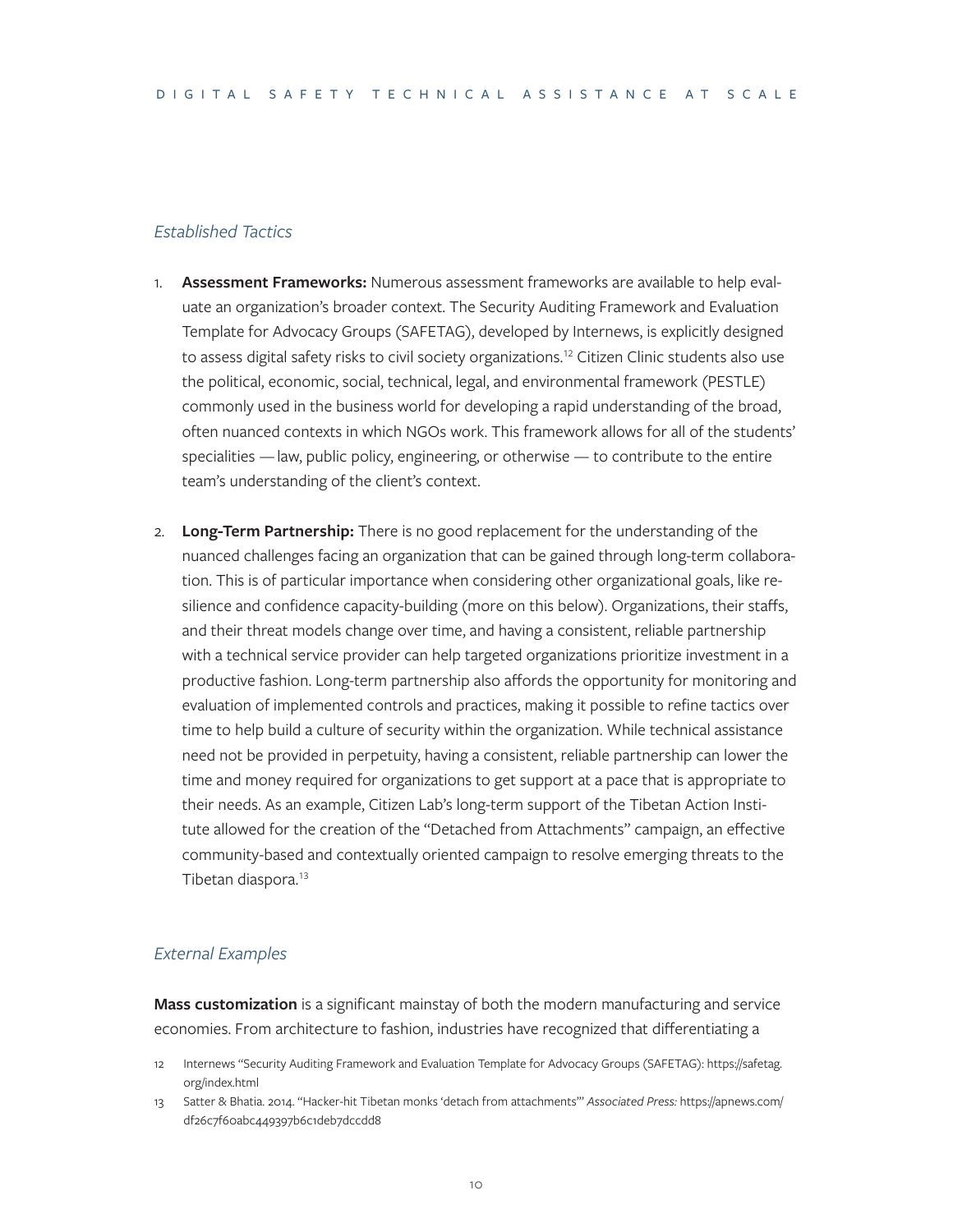**Learning From Practice:** Citizen Clinic student teams often identify threats or issues that are common across our clients. However, the solution for one organization is rarely the best fit for all. A variety of contextual factors must be factored in, such as the organization's ability to pay for a new solution, the technical capacity of their staff, the reliability of their internet access, or even their politics, which might make the adoption of a specific software or platform's services untenable. Ignoring any of these variables carries significant risks for the Clinic's relationship with the partner organization. At best, it can result in ineffective recommendations; at worst, it can signal to a partner that the Clinic team does not appreciate the very real priorities dictated by the partner's mission. To accommodate this, Citizen Clinic maintains records about the services we provide to our partners *and the rationale for the recommendation* so that future student teams can leverage the product research and implementation methods of past teams, while still ensuring the assistance they provide is justified by the partner's specific needs.

For example, many Citizen Clinic teams have performed phishing training for our clients. We have standardized both our technical infrastructure and our organizational design and policies around how to run these exercises, but to be effective, each deployment must still be tailored to the specific client in a way that takes into account their organizational missions, risks, and adversaries.

common set of services to meet the specific needs of individual customers vastly increases the market for those services.<sup>14</sup> By pushing that customization as far down the supply chain as possible, service providers can maximize their audience but keep costs controlled. Most masscustomization is facilitated by algorithmic capabilities, but many businesses, such as the custom fashion subscription service StitchFix, leverage modern supply-chain capabilities combined with human specialists to offer custom services at scale.

The needs of targeted civil society organizations may be similar across many contexts — we have found secure communications, safe digital storage, and online reputation management to be common challenges — but each organization's context dictates nuanced differences in what products, services, or policies are the best fit. As in other fields, wealthier customers can generally afford a greater level of customization, while affordable options are more generic. But delivered effectively, mass customization can help reduce the significant asymmetry between civil society organizations and their adversaries.

At the other end of the supply chain, **specialization** can be a powerful tool for addressing the needs of smaller communities of interest that may have more consistent needs than the whole of a sector. Law clinics have grown substantially in their maturity since their invention half a century ago, and are now consistently specialized in specific areas of legal practice, such as

14 Gilmore & Pine. 1997. "The four faces of mass customization." Harvard Business Review, vol. 75, no. 1.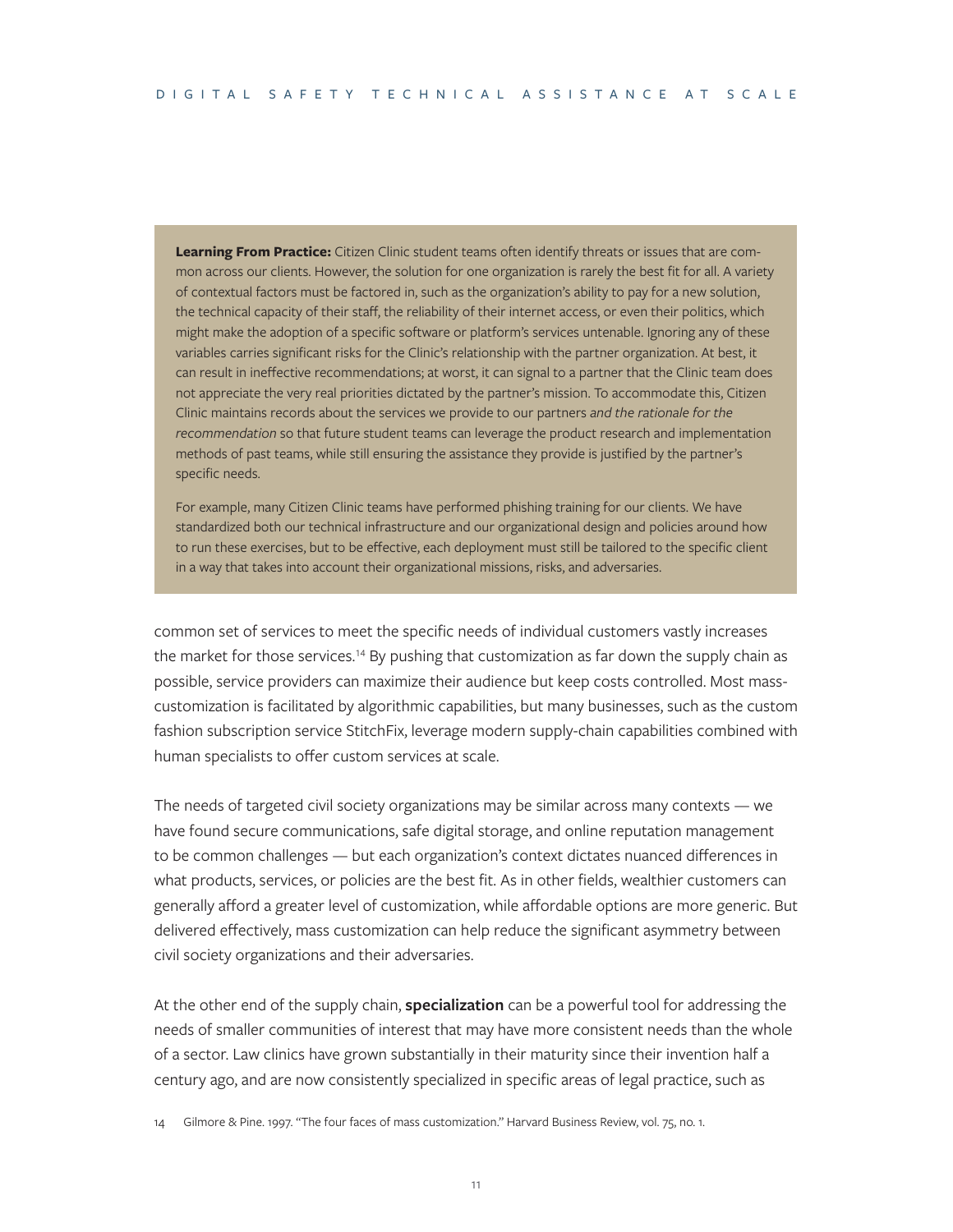environmental law, death penalty cases, or immigration. Specialized digital safety services are emerging as well: a clinic at Cornell Tech, for example, focuses on protecting the survivors of domestic abuse;<sup>15</sup> and a technical assistance fund focuses on serving reproductive healthcare providers and advocates.16

#### **Responsive**

Many civil society organizations operate in high-risk environments where emergencies can arise. Rapid response to digital safety incidents can make a meaningful difference in protecting organizations' reputation and the physical and psychological dangers that might stem from online attacks. CLTC's past research has found that rapid-response efforts made up a disproportionately large number of overall technical assistance efforts. Because many organizations face significant capability asymmetries with their online adversaries, incident response and recovery efforts are a critical component in supporting their security.

#### *Established Tactics*

- 1. **Rapid Response:** A number of resources are available to help organizations respond to emergencies, including the AccessNow Digital Security Helpline and the RaReNET/CiviCERT program.17 These programs provide immediate support for organizations that are under immediate attack. While digital security helpdesks offer an array of services, they generally deliver staff support and ecosystem activation. Targeted organizations generally do not have the expertise to detect, resolve, and document online security incidents, nor are they capable of realigning their systems to ensure the same type of attack does not happen again. Emergency response programs offer the services of skilled practitioners to help identify and resolve attacks, and can leverage a trusted network of external experts to assist in the recovery process. These networks are often informal, however, which presents a major barrier to scale. As an added challenge, many organizations do not contact rapid response programs until they are confident they are in the midst of an emergency, leaving many precusor incidents (such as suspicious emails) undocumented.
- 15 Havron, et. al. 2019. "Clinical Computer Security for Victims of Intimate Partner Violence" Cornell Tech, New York University: <https://www.cs.cornell.edu/~havron/pubs/clinicalsec.pdf>, Clinic to End Tech Abuse: [https://www.ceta.tech.](https://www.ceta.tech.cornell.edu/) [cornell.edu/](https://www.ceta.tech.cornell.edu/)
- 16 Digital Defense Fund: <https://digitaldefensefund.org/about/>
- 17 Access Now Digital Security Helpline:<https://www.accessnow.org/help/> and CIVICERT: <https://www.civicert.org/>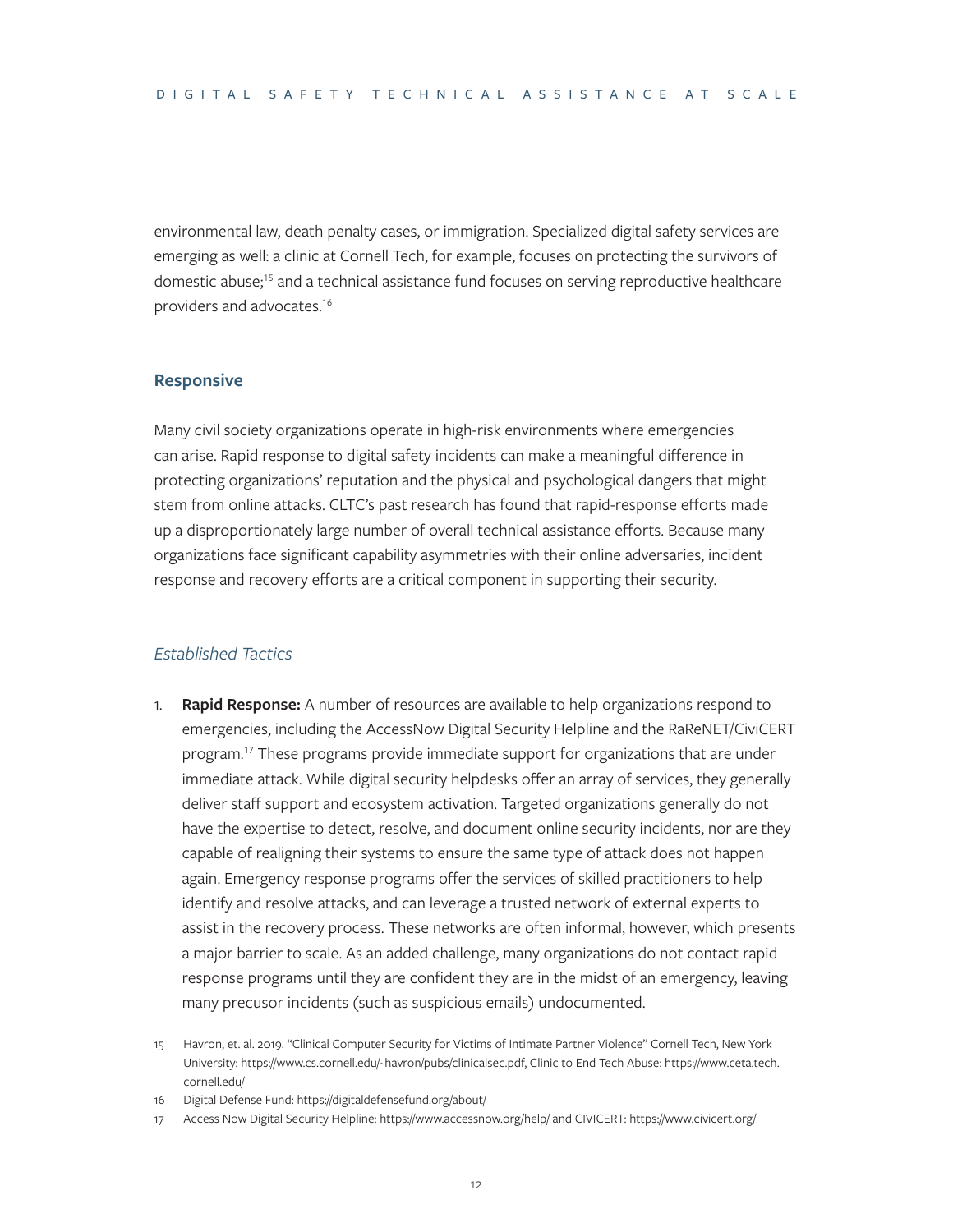**Learning From Practice:** In 2019, a Citizen Clinic client (Org A) alerted us to a posting on a major social media platform. The posting indicated that someone had gained access to private emails between their staff and another organization (Org B) in Latin America. The emails were being used to harass and spread misinformation about both organizations. While Citizen Clinic is not an emergency response organization, we worked with Org A to track the spread of misinformation by leveraging our network in the research community to identify suspicious and potentially inauthentic behavior. Clinic staff also worked with Org A to ensure their systems had not been compromised, and even communicated with Org B in Latin America to provide advice on how to manage potentially compromised accounts. Citizen Clinic was able to provide additional information directly to the social media platform in question, and we referred Org A and Org B to additional support resources. However, because Org B in Latin America was not our direct client, the Clinic was limited in the amount of direct support we could provide.

While this process is not a core competency of the Clinic, the experience highlights that responsiveness is a critical capability for all technical assistance providers. The reputational attack on our client was minor, resulting in only a few thousand online postings over a two-week period, but it presented a significant threat to the legitimacy of their work in the region. Members of our network of technical assistance providers, researchers, and private-sector actors all played different roles in the resolution of this issue, and our work with our client continues today. We were also able to leverage our relationships to find a Latin America-based technical assistance provider to help Org B receive more local, long-term support than Citizen Clinic could provide.

2. **Ecosystem Activation:** Some organizations, such as CiviCERT or the Center for Digital Resilience, exist explicitly to facilitate the activation of different ecosystem players.<sup>18</sup> Formalizing these channels has a number of advantages. Relationship-based models exclude many civil society organizations that do not have connections to the digital rights space, most of which is based in the Global North. As a result, segments of global civil society most likely to be targeted by substantial surveillance or online attacks are least likely to have access to the trust relationships necessary to facilitate rapid response.

While projects like CiviCERT have formalized some of these channels, additional or broader formal channels could provide on-ramps for additional players to join the rapid response ecosystem. Many of the technical assistance providers in the rapid response space are NGOs themselves. Many major private-sector technology platforms also have teams to help high-risk users with security, privacy, trust, and safety. However, these teams often have neither the bandwidth nor the reach and trust with civil society necessary to manage new relationships with organizations requiring emergency assistance. To bridge this gap, private firms can develop informal relationships with cybersecurity experts in civil society, but this requires time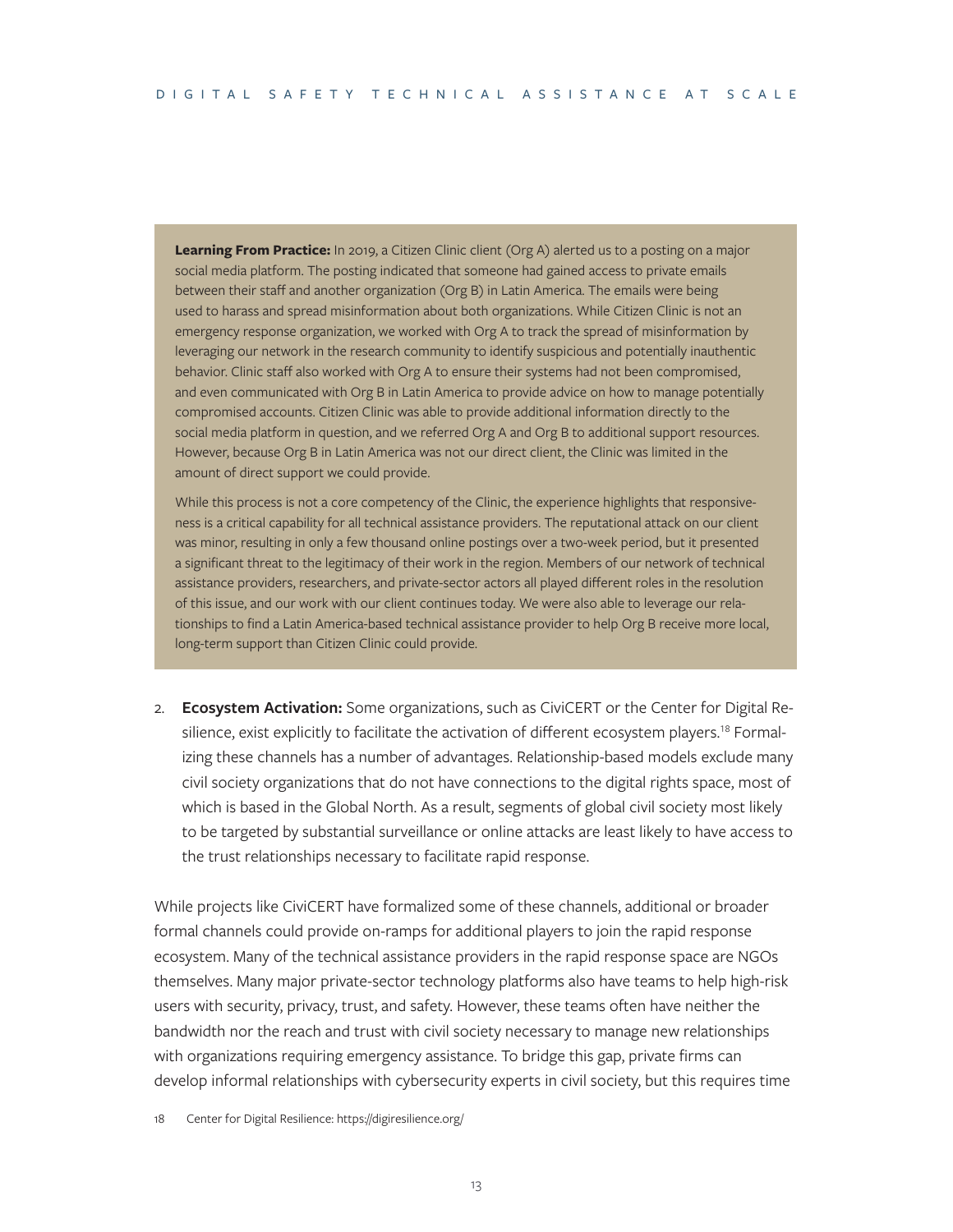and resources, and not all civil society security experts have the ability to vet a new platform or corporate entity as a partner. Establishing formal channels for these relationships can help private-sector firms provide assistance to targeted civil society groups.

#### *External Examples*

While many emergency support organizations have historically operated from an international level, pushing support out to specific regions or organizations in need, a growing number of service providers offer support locally. Providing regional or community-specific support for organizations in need decreases start-up time and lowers barriers to access. It also helps with understanding context, and makes support infrastructure more adaptive. There are of course inefficiencies in "cell" structures that prevent decentralized organizations from benefiting from some economies of scale, but they are also more capable of surviving an attack or organizational setback, as each local entity is designed to operate with a high level of independence.<sup>19</sup>

**Decentralization,** or managing an organization or project in a manner that is remote and non-hierarchical, with limited centralized leadership, has become a hallmark of internet-enabled civil society, as it allows independent activists and organizations to collaborate across political boundaries for collective action. This trend introduces security risks (via communications technologies), but, with the right guidance, can also create opportunities for data redundancy or leveraging the patchwork quilt of data protection laws in a way that protects organizations' operations. Given the limited number of skilled technical assistance providers, decentralization is likely key to meeting the needs of civil society organizations, particularly in regions and communities with more limited access to digital safety expertise. This requires a greater proliferation of localized organizations that have direct reach to both communities in need *and* the technical assistance ecosystem.

#### **BUILDING CAPACITY**

Direct support and partnership are both important for improving the security of civil society organizations, but external help can only go so far. Truly scaling technical assistance requires

19 The importance, and agility, of locally-informed assistance can be seen in Afghanistan, where the Taliban has grown legitimacy and popular support due to their ability to resolve local disputes with greater speed than the central Afghani government. Constable. 2018. "The Taliban has Successfully Built a Parallel State in Many Parts of Afghanistan, Report Says" *The Washington Post:* [https://www.washingtonpost.com/news/worldviews/wp/2018/06/21/the-taliban-has](https://www.washingtonpost.com/news/worldviews/wp/2018/06/21/the-taliban-has-successfully-built-a-parallel-state-in-many-parts-of-afghanistan-report-says/) [-successfully-built-a-parallel-state-in-many-parts-of-afghanistan-report-says/](https://www.washingtonpost.com/news/worldviews/wp/2018/06/21/the-taliban-has-successfully-built-a-parallel-state-in-many-parts-of-afghanistan-report-says/)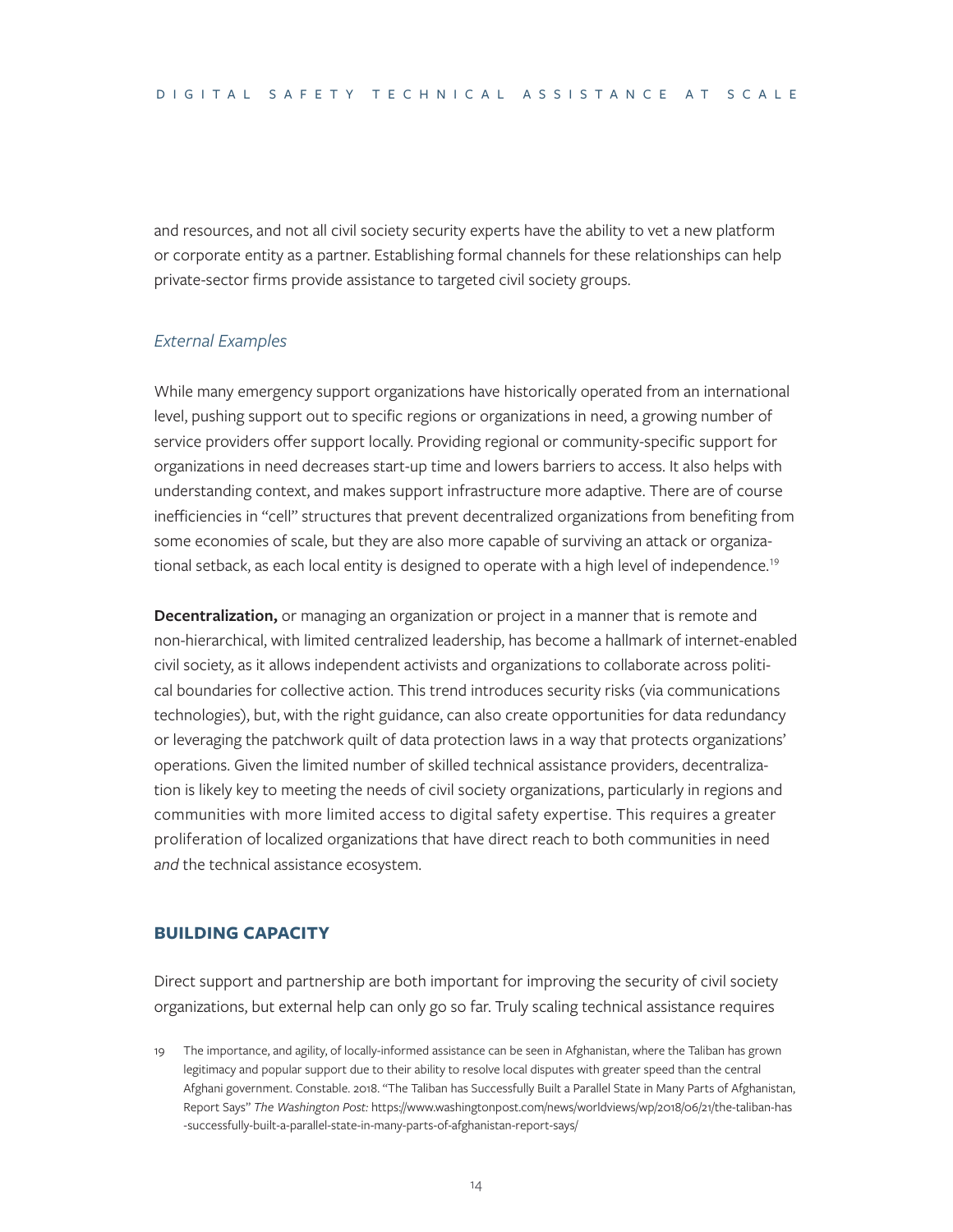helping organizations build their capacity to manage a certain level of digital safety risk on their own. Capacity building can help organizations improve their internal resilience and confidence in a way that is sustainable over time.

#### **Resilience**

Cybersecurity technical assistance should not merely seek to resolve existing vulnerabilities, but rather should improve an organization's resilience to cyberattacks over time. This can be challenging, however, as few organizations have the capacity to hire internal technical experts to manage digital safety issues with the ongoing attention they deserve. Past technical assistance efforts have illustrated that improving technical skills for employees in low-resource contexts can accelerate the departure of those employees for higher paying jobs.<sup>20</sup> However, with the cybersecurity workforce already too small, it is unlikely that civil society organizations will be in a position to make competitive hires any time soon. Therefore, technical assistance providers must both teach the critical thinking skills necessary to plan and manage baseline security concerns, as well as the technical skills necessary to implement and maintain security solutions over time.

#### *Established Tactics*

1. **Policies you can "turn on":** Many civil society organizations lack basic security policies and processes, at a general level and for specific processes like data management, incident response, and international travel. Many policy templates only offer legalistic/liability protections, instead of actionable frameworks for assigning tasks and prioritizing resources.<sup>21</sup> Some products offer administrative controls, such as the ability to view and edit Google or Microsoft account permissions broadly, but many of these products require more expertise or time than many low-resource organizations have available. Products that enable more robust technical controls, such as mobile device management solutions, are often out of reach financially and technically for targeted organizations. Some capabilities, like

<sup>20</sup> Birdsall, Nancy. 2007. "Do No Harm: Aid, Weak Institutions, and the Missing Middle in Africa," Working Paper Number 113. Center for Global Development.

<sup>21</sup> For example, the SANS Institute publishes a variety of template information security policies here: [https://www.](https://www.sans.org/security-resources/policies/) [sans.org/security-resources/policies/](https://www.sans.org/security-resources/policies/). However, most of these templates are legalistic in nature, and do not give much guidance to organizations on how to task ownership and management of various security activities within an organization.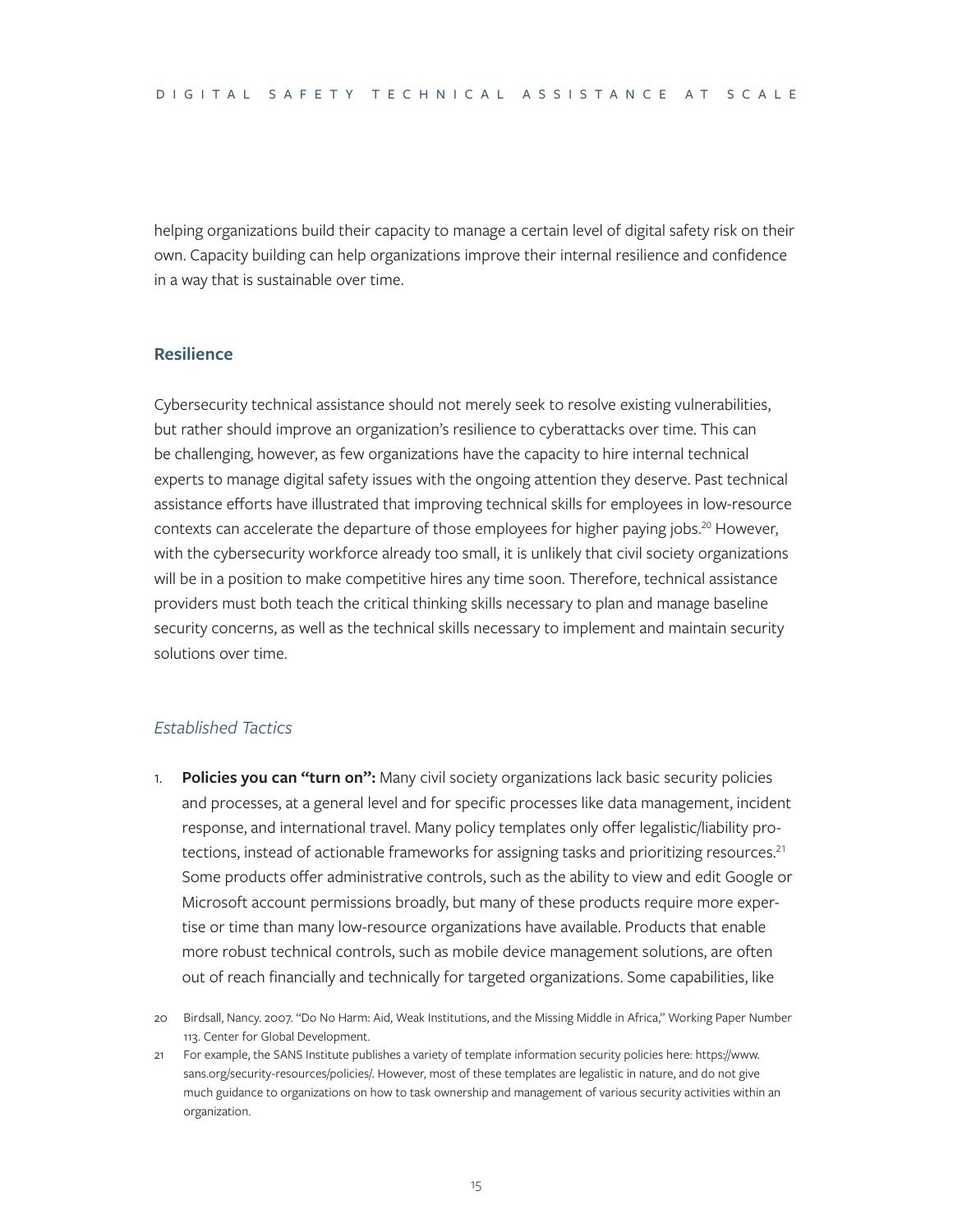Google's Advanced Protection Program or EFF's LetsEncrypt project, substantially lower the barriers to accessing better protections for individuals and organizations. But significant work still needs to be done to profile or template settings for common services so CSOs can easily turn on high-security settings and have confidence in their ongoing safety.

2. **Set and forget (for a while):** While persistent monitoring can be a challenge, many common security controls do not require ongoing maintenance. Enabling HTTPS on organization-owned websites and services, forcing multi-factor authentication on organization-owned accounts, and changing website login addresses to a unique URL are all examples of controls that require a lower amount of effort but can result in long-term improvements to organizational security. These are not permanent solutions — security certificates must be kept up to date, and MFA tokens must be purchased and replaced when lost — and some controls, like signing up for a DDoS mitigation service, even at great discount, require some technical sophistication to enable. But these security measures are "low-hanging fruit" that can improve security while allowing organizations to focus training and resources on longer-term, customized efforts.

#### *External Examples*

In other fields, tasks once thought to be solely the domain of experts have been increasingly **transferred to more junior or less-expert staff** as the work becomes increasingly standardized or predictable. In the legal field, for example, the role of paralegals has expanded significantly, and junior-level attorneys often provide legal services that were once reserved for more senior lawyers.<sup>22</sup> The nurse practitioner role in health care similarly has taken on more responsibility as the field has come to recognize the impracticality of having routine medical assessments, care, and procedures performed by more specialized medical doctors.<sup>23</sup>

While the cybersecurity field at large is in dire need of junior-level talent, many of the security tasks currently handled by non-profits' directors of operations or system administrators could be managed by junior staff members. There *is* a risk of overburdening technology staff in low-resource organizations by adding more technical responsibilities to their portfolio. As many of the standard needs of NGOs do not require advanced technology skills to administer, junior-level program staff at non-profits could see some of these tasks integrated into their

- 22 Mongue. 2017. "From Apprentice to Paralegal: The Rise of the Paralegal Profession in America" Issues in Legal Scholarship" https://doi.org/10.1515/ils-2016-0261
- 23 Laurant, et al. 2018. "Nurses as substitutes for doctors in primary care." Cochrane Database Syst Rev.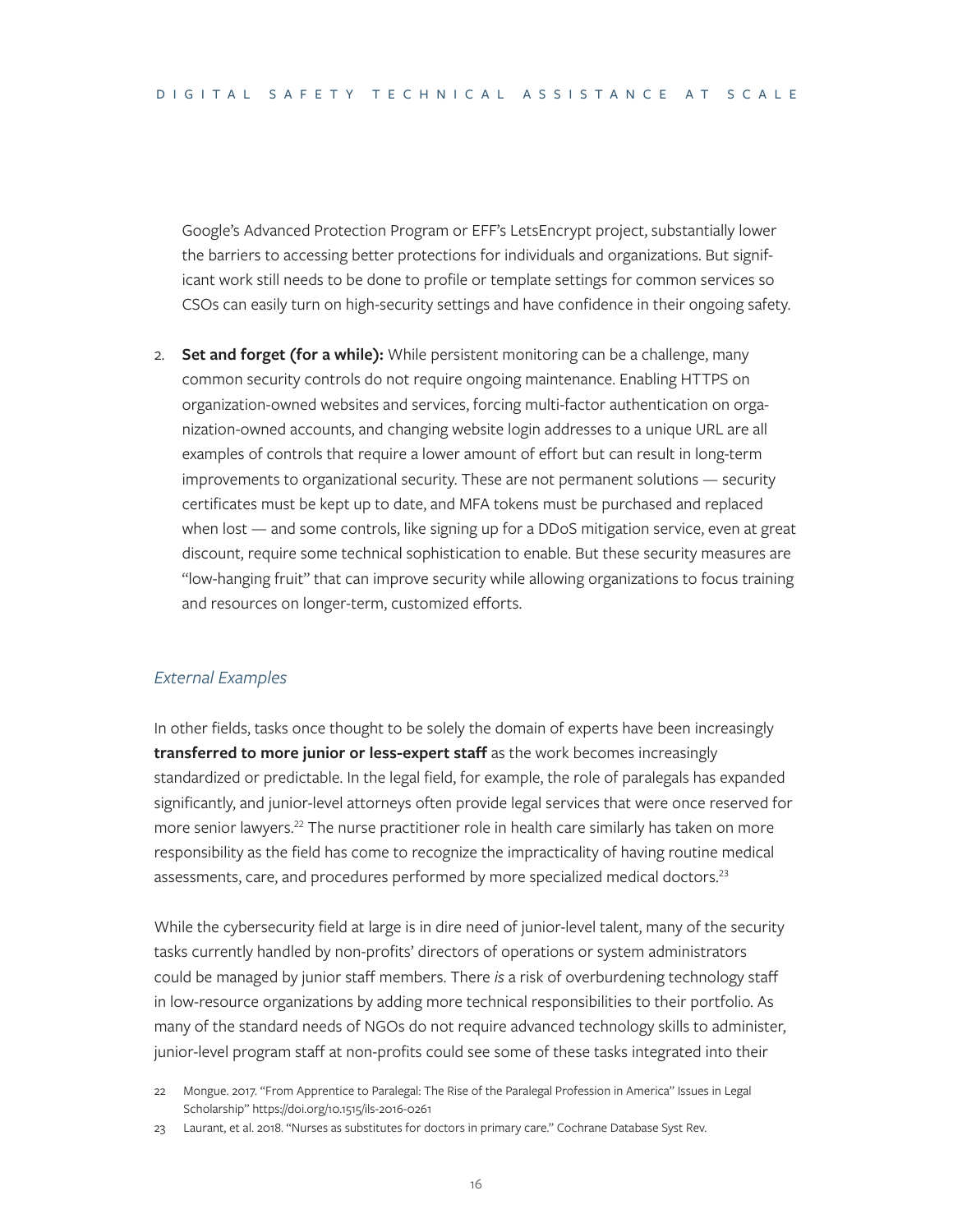responsibilities. Multiple Citizen Clinic client engagements have resulted in identifying and assigning junior- or mid-level staff members to take leadership roles in managing specific security tasks, such as onboarding and auditing the use of MFA on critical accounts, reviewing and managing storage permissions, and managing on- and off-boarding of new staff into organization-owned services like email, relationship management (CRM) systems, etc.

Low-level staff at public-interest organizations are often responsible for ongoing processes to facilitate their programs' needs, including communications, grant reporting, and project management. Empowering junior staff to own some basic security responsibilities could help engender the public-interest sector with a growing appreciation for these tasks. As a note of caution, Citizen Clinic (and many others) have found that executive buy-in is a critical component of successful capacity-building. It is not enough to merely task junior staff with security responsibilities; they must be enfranchised with authority to ensure protocols are followed by more senior staff.

Automation of repetitive or predictable tasks can additionally help organizations improve the sophistication of their security practices. A number of productivity tools — from task management to meeting scheduling — increasingly rely on automation to remove some of the "busywork" of repeatable tasks. Cybersecurity artificial intelligence and machine-learning products offer some automation opportunities for enterprise customers, but the outputs from these products still require a high degree of expertise and time. Additional automation, particularly for network security and mobile device and permission management, could have dramatic benefits for civil society organizations trying to manage security, but only if the developers of the technology significantly limit or eliminate the client-side management required.

#### **Confidence**

Digital safety risks are intimidating, not only because of the dangers they present both online and off, but also because of the insidious nature of being attacked in an always-connected work environment in ways that can be difficult to detect, or with a tide of overt harassment that seems impossible to stem. In order to embrace the operational overhead that comes with managing digital risks, CSOs must feel confident they can make a difference.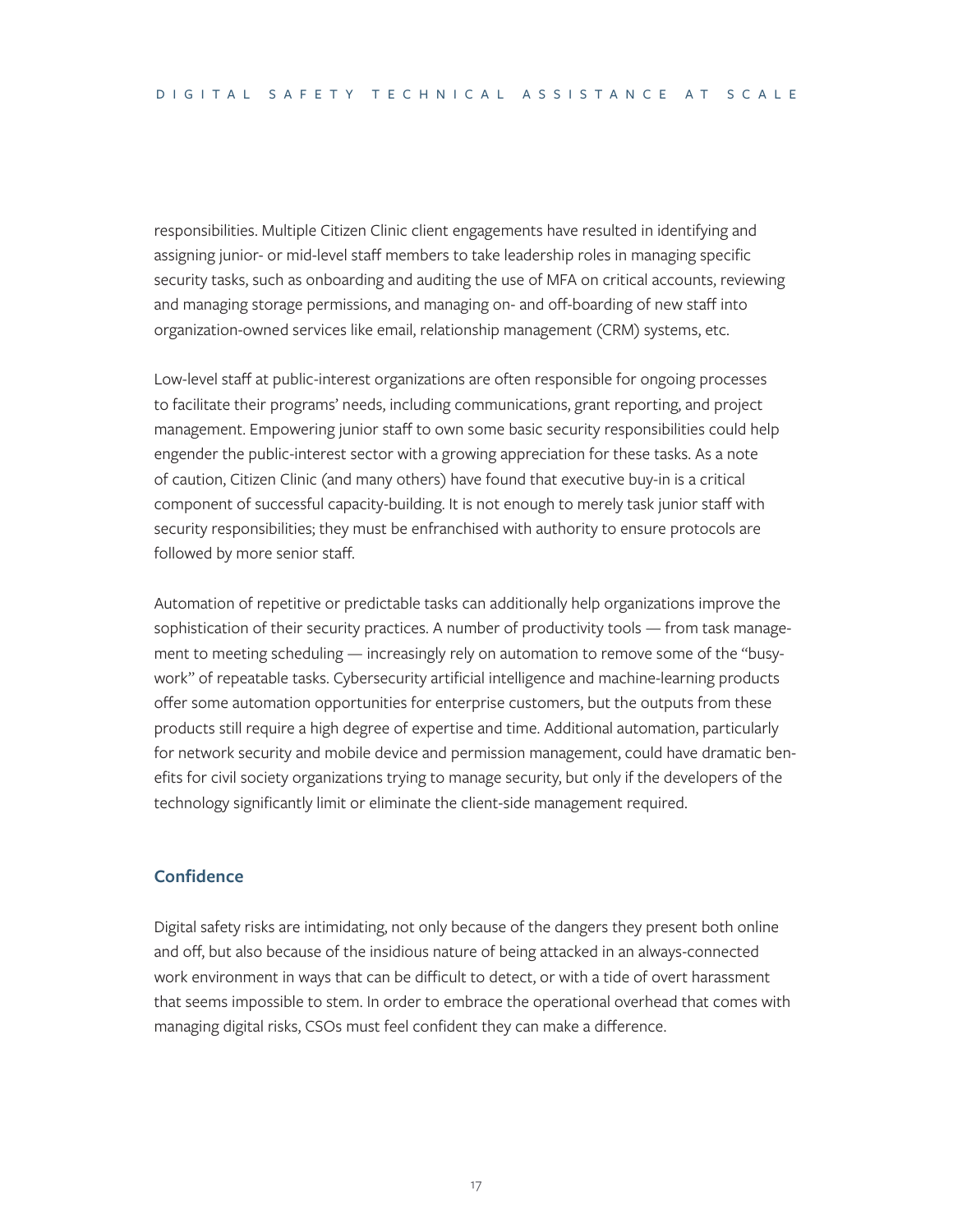#### *Established Tactics*

**Establishing Ownership:** There is a significant amount of focus in security on how individuals contribute to the security of a system. However, individuals in public-interest organizations are stretched thin. While individual (and leadership) buy-in is critical to the success of securing an organization, assigning ownership over specific security controls is critical to ensuring adherence to policy and ongoing administration of technical protections. For example, many partners of Citizen Clinic have requested security plans or procedures for travel, incident response, or other organizational needs. Assigning individuals to become "owners" over specific controls can help ensure they are maintained.

**Learning From Practice:** Multiple Citizen Clinic partners have struggled with secure permissioning on cloud-based file storage services like Google Drive or Dropbox. While those services provide security benefits, access control to documents can be difficult to manage over time. Particularly in organizations with significant volunteer contributions or staff turnover, a lack of oversight on detailed permission structures can expose information and create undue risk.

Clinic students have used a number of different strategies to audit and develop solutions for cloud storage permissioning, including developing crosswalks between staff responsibilities and document content. Tiering access to files (following the classic principle of least privilege) is one way to manage permissions, but someone must be in charge of ensuring those tiers remain relevant to the operational reality of the organization. Reorganizing a partner's data storage is one step, but just as critical is empowering a particular staffer to maintain that new storage integrity. Clinic students have trained executive directors, operations managers, project leads, and junior staff on how to manage specific segments of organizational file structures. This allows for plans and policies that assign specific owners for permission management, establish timelines for review of those permissions, and develop accountability mechanisms based on those timelines.

1. **Learning how to ask the right questions:** The digital security landscape changes rapidly. Staying abreast of new threats, controls, and practices is a time- and energy-consuming task beyond the scope of the responsibilities, time, and expertise of many public-interest professionals. The swift pace of change in the space can feel overwhelming, leading many politically targeted organizations to feel helpless about digital safety. But creating *expertise* is not the goal of technical assistance. Recipients of security assistance should feel empowered to understand their risk context, including what types of threat actors they face, what vulnerabilities they may have exposed, and how (and to whom) to escalate questions as they emerge.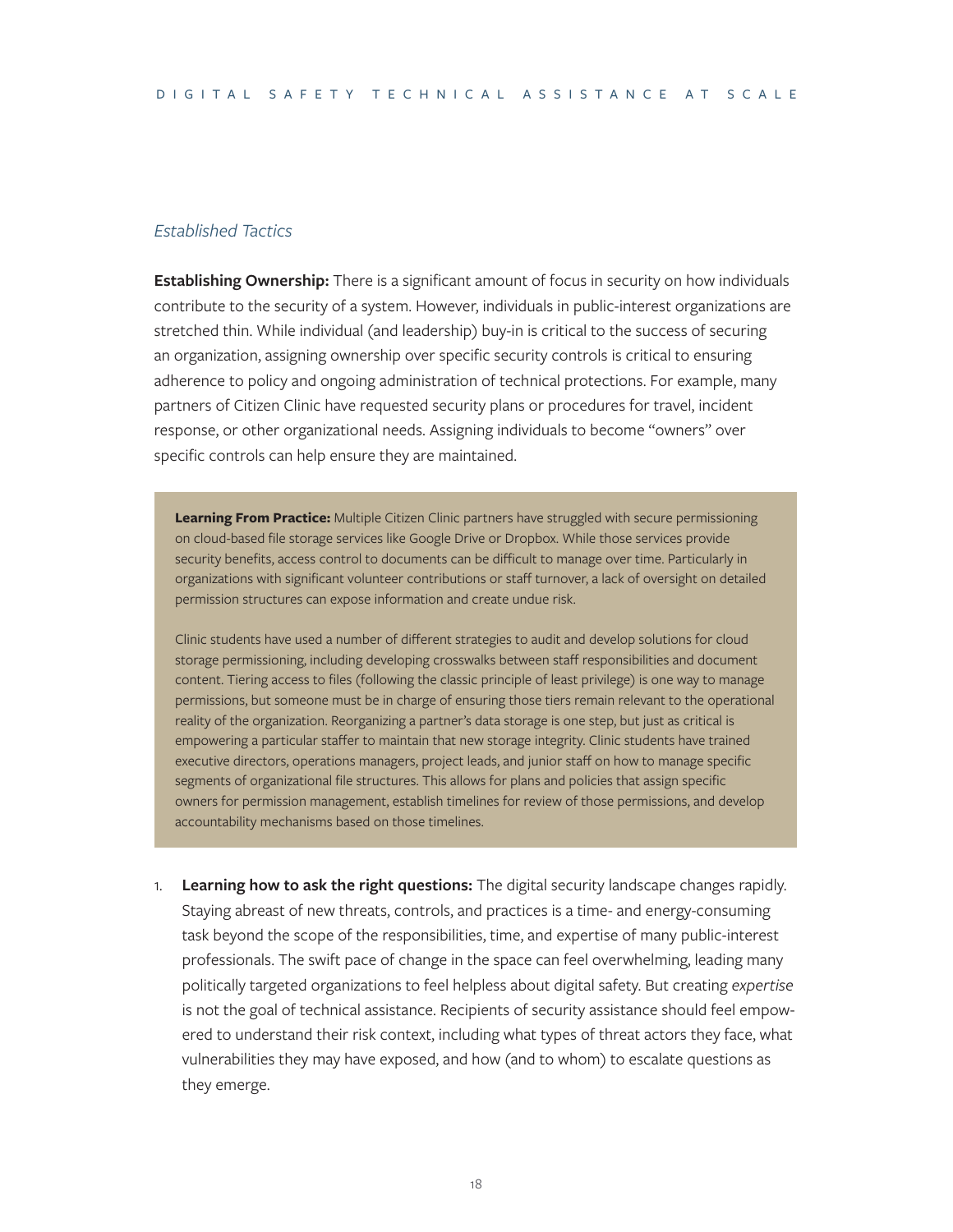#### *External Examples*

Many international development programs have worked to improve the confidence of individuals or local programs to address critical needs. Some have been focused on individuals, such as financial inclusion models designed to empower women to gain independence.<sup>24</sup> Others have looked at improving capabilities at a community level, such as expanding the ability of community health volunteers to take on additional responsibilities.<sup>25</sup> Not all of these have been successful, but there is evidence that, just as some expert-level tasks can be distributed to less-trained staff or volunteers, individuals can be empowered to take on tasks that were once considered out of their reach. But that transfer of responsibility requires confidence-building, not mere training, to ensure ownership.

#### **ECOSYSTEM**

While scaling up the delivery of support is critical, technical assistance providers must find ways to enhance some critical components to ensure their own health. This section reviews three outcomes — accessibility, affordability, and support structure — that can increase the impact of technical assistance programs across the entire spectrum of civil society organizations.

#### **Accessibility**

#### *Established Tactics*

1. **Culturally Informed Support:** Just as technical assistance providers should contextualize support for their clients, organizations should develop messages that are culturally relevant to ensure they resonate with their broader communities. As a well-known example, Citizen Lab partnered with Tibet Action Institute to develop the "Detached from Attachments" campaign, which used Tibetan cultural and humor cues to coach the broad diaspora to move away from email attachments. At the time, attachments were the primary vehicle for Chinese state malware targeting the diaspora, and the campaign helped users learn to

<sup>24</sup> Barasa & Lugo. 2015. "Is M-PESA a model for financial inclusion and women empowerment in Kenya?" Contemporary Global Perspectives on Gender Economics. [https://www.igi-global.com/chapter/is-m-pesa-a-model-for-financial](https://www.igi-global.com/chapter/is-m-pesa-a-model-for-financial-inclusion-and-women-empowerment-in-kenya/134133)[inclusion-and-women-empowerment-in-kenya/134133](https://www.igi-global.com/chapter/is-m-pesa-a-model-for-financial-inclusion-and-women-empowerment-in-kenya/134133)

<sup>25</sup> Lamichhane. 2019. "Female health volunteers of Nepal: the backbone of health care." Lancet.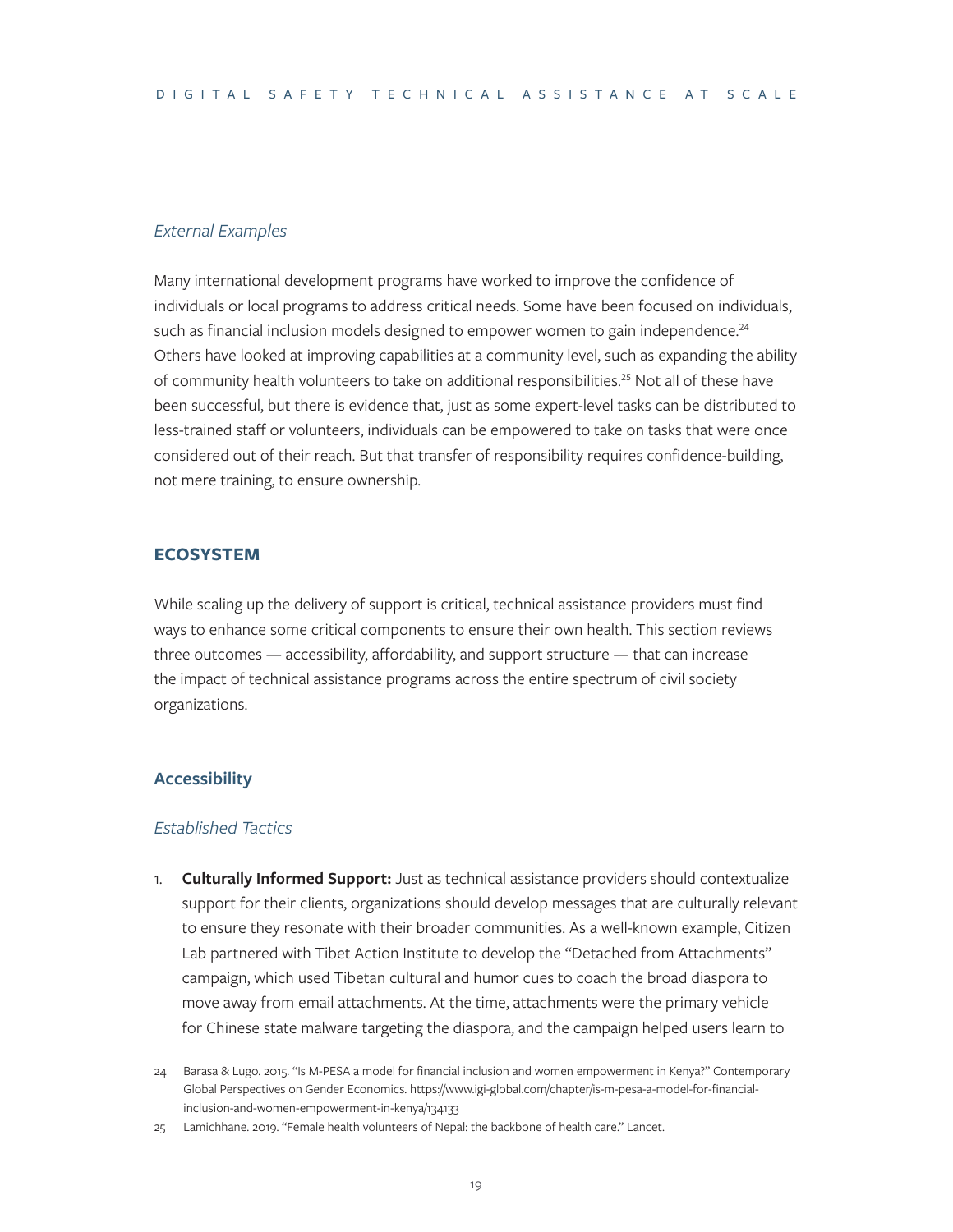distrust attachments at a time when cloud-based file sharing was still relatively rare. Understanding the specific threats and cultural cues that will help transmit knowledge is key to providing broader support.

2. **Regional and Subject-Matter Expertise:** Our previous research into the technical assistance ecosystem for civil society cybersecurity illustrated that many of the existing assistance providers are civil society organizations themselves. While this creates limitations on the range of assistance available, many technical assistance organizations have emerged from within specific communities of need. Organizations like the Digital Defense Fund<sup>26</sup> have emerged to provide digital safety services to organizations within the reproductive rights community, offering a range of support specifically tailored to that audience, and building on a trust network that comes from sustaining relationships over time. The Center for Digital Resilience provides a service to match civil society organizations with local security practitioners, ensuring that even if the organization in need is not a sophisticated consumer of security products, it can access a provider with the knowledge and skills to help them.<sup>27</sup> Providing support to specific communities of interest substantially lowers the start-up costs of engagements, improves the quality of service, and engenders trust relationships that endure beyond specific projects.

#### *External Examples*

Much as pushing expert practice down the organizational ladder helps organizations scale their response to problems, it also improves the state of the ecosystem by creating new job opportunities with fewer educational and experience boundaries, moving more people into the field. Expert practitioners are then freed up to examine more complicated problems, improving the state of research and high-level practice. Given the dearth of public-interest cybersecurity providers, **finding new pathways for onboarding less-experienced professionals into the**  space is critical to providing more helping hands.<sup>28</sup>

When civil society organizations have a digital safety problem, they may not know where to turn for support. **The lack of known, approachable pathways** for support continues to be a barrier. Even cybersecurity guides — many of which litter the internet — are rarely translated out of English. Localization Lab, a decentralized network with over 6,000 members,

26 <https://digitaldefensefund.org/>

27 <https://digiresilience.org/>

28 Brooks, *Defending Politically Vulnerable Organizations Online*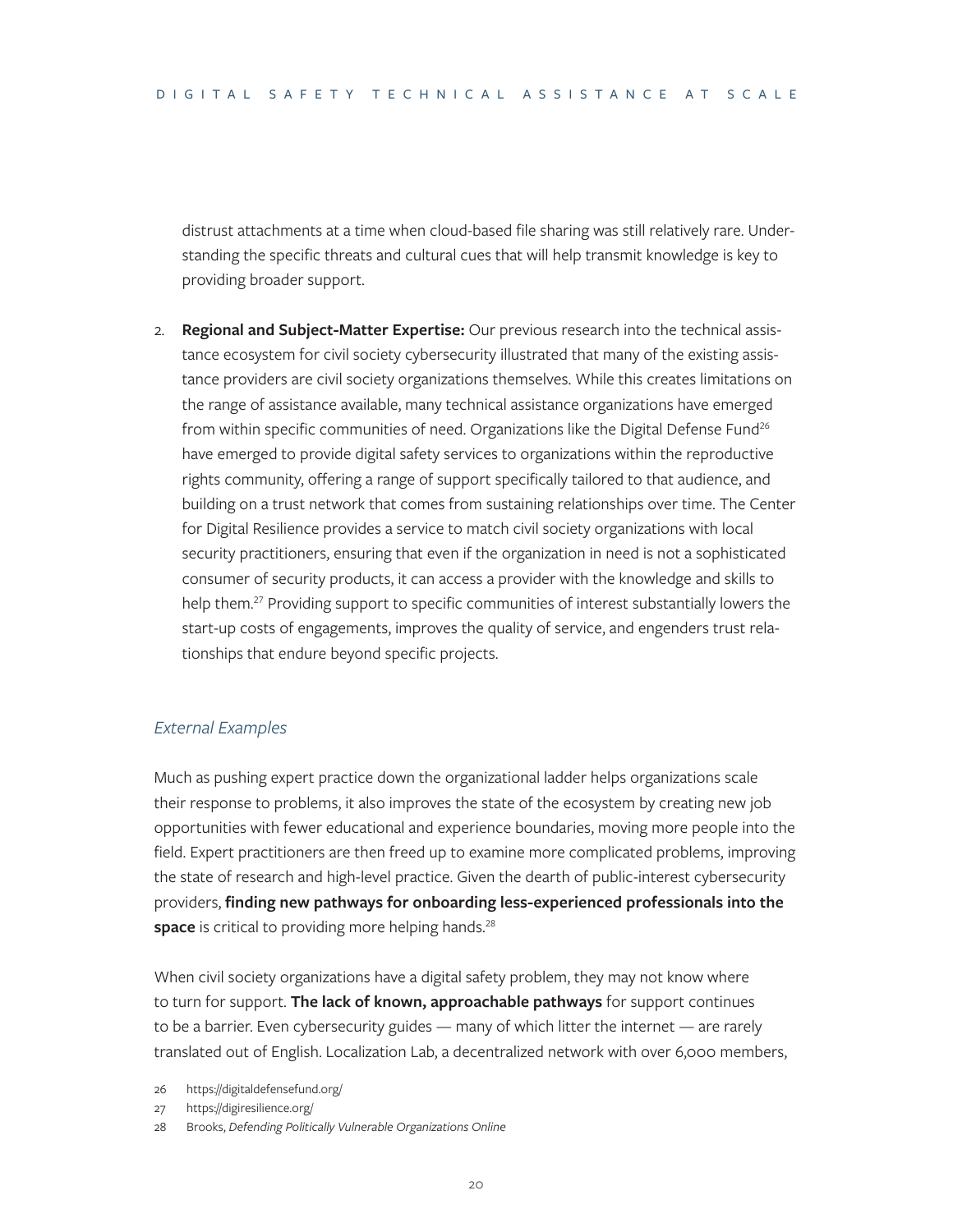provides free translation/accessibility services for software, technical documentation, and even cybersecurity guidance, helping transform technical literature into more broadly readable documentation.29

#### **Affordability**

Civil society organizations' ability to engage in the cybersecurity marketplace is significantly limited by their financial resources. Therefore, affordable security products and services are critical to helping organizations become informed security customers.

#### *Established Tactics*

1. **Lowering Cost Barriers:** This is one of the more established tactics for scale, and many products and services exist to improve general access to certain aspects of digital security. For example, DDoS attacks — once a significant concern for organizations and businesses alike — have been all but nullified by the emergence of content delivery networks like Cloudflare. Programs from private-sector providers, like Cloudflare's Project Galileo<sup>30</sup> and Google's Project Shield, $31$  and public-interest projects like eQualitie's Deflect $32$  platform, all offer free DDoS protection to non-profits. In general, web security has improved dramatically in recent years, with website construction services like Wordpress and Squarespace offering easy toggles for difficult-to-configure services like HTTPS. Similarly, the proliferation of end-to-end encryption on major communications platforms like Whatsapp has enhanced security for end-users, and the success of user-friendly design in more purpose-built security products like Open Whisper Systems' Signal messenger make strong encryption far easier to access.

#### *External Examples*

Starting in the early 2000s, the **availability of cardiopulmonary resuscitation (CPR) training** began to rise as the medical community advocated for more widespread education

29 Localization Lab<https://www.localizationlab.org/>

- 30 Cloudflare Project Galileo <https://www.cloudflare.com/galileo/>
- 31 Google Project Shield:<https://projectshield.withgoogle.com/>
- 32 eQualitie Deflect: <https://equalit.ie/portfolio/deflect/>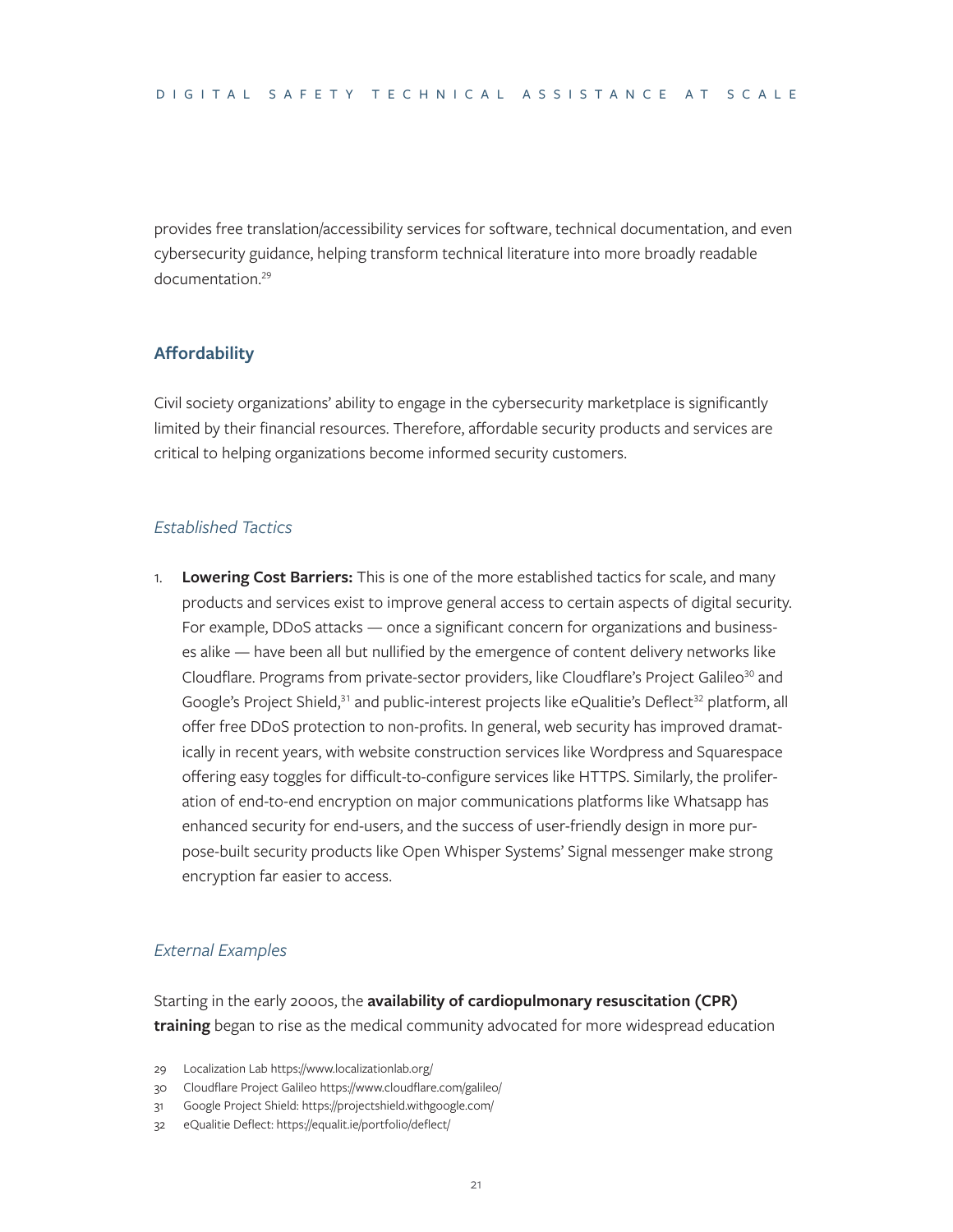on how to conduct the life-saving procedure. Similarly, improved design of automated external defibrillators (AEDs) nearly eliminated the potential for erroneous shock, and significantly increased the chances that a victim of a cardiopulmonary event would survive. In the last 15 years, both CPR training and AED kits have become increasingly common. Deployment of the CPR and AED kits is not the only benefit, though, as research has shown that the accompanying training helped individuals recognize signs of distress and improved the rates of calls for assistance, greatly improving victims' chances of receiving urgent care.<sup>33</sup>

Government agencies have seen significant cost savings since the adoption of **shared services models** for IT procurement and development, and shared technology infrastructure has saved the U.S. federal government tens of billions of dollars over 10 years, according to estimates.<sup>34</sup> Given the increasingly decentralized work of many civil society collectives, sharing technology investments could not only provide sizable cost savings, but also allow the groups to collectively gain access to "enterprise-class" security offerings not available through "non-profit-level" services.

#### **Assistance Networks**

Maximizing effective distribution of work among technical assistance providers — whatever model they utilize — is critically important, given the breadth of need. Such workload rebalancing can be achieved through international collaboration, expert activation, or even project management. But the expansion and improved functioning of the networks connecting providers will be critical to improving the health of the broader ecosystem providing security assistance.

#### *Established Tactics*

- 1. **Emergency Response Networks:** A number of digital emergency response networks exist, some with the ability to deploy resources internationally to help organizations find local support in resolving digital threats. Services like AccessNow's Digital Security Helpline<sup>35</sup> and Frontline Defenders' emergency contact line<sup>36</sup> provide rapid support for organizations in
- 33 Cave, et al. 2011. "Importance and Implementation of Training in Cardiopulmonary Resuscitation and Automated External Defibrillation in Schools.", American Heart Association Emergency Cardiovascular Care Committee. [https://](https://www.ahajournals.org/doi/10.1161/CIR.0b013e31820b5328) [www.ahajournals.org/doi/10.1161/CIR.0b013e31820b5328](https://www.ahajournals.org/doi/10.1161/CIR.0b013e31820b5328)
- 34 Shared Services Roundtable. 2015. "Building a Shared Service Marketplace." Partnership for Public Service: [https://](https://ourpublicservice.org/wp-content/uploads/2015/03/9c8950a6070174ec3881895399509c72-1425334250.pdf) [ourpublicservice.org/wp-content/uploads/2015/03/9c8950a6070174ec3881895399509c72-1425334250.pdf](https://ourpublicservice.org/wp-content/uploads/2015/03/9c8950a6070174ec3881895399509c72-1425334250.pdf)
- 35 AccessNow Digital Security Helpline:<https://www.accessnow.org/help/>
- 36 Frontline Defenders Emergency Contact: <https://www.frontlinedefenders.org/emergency-contact>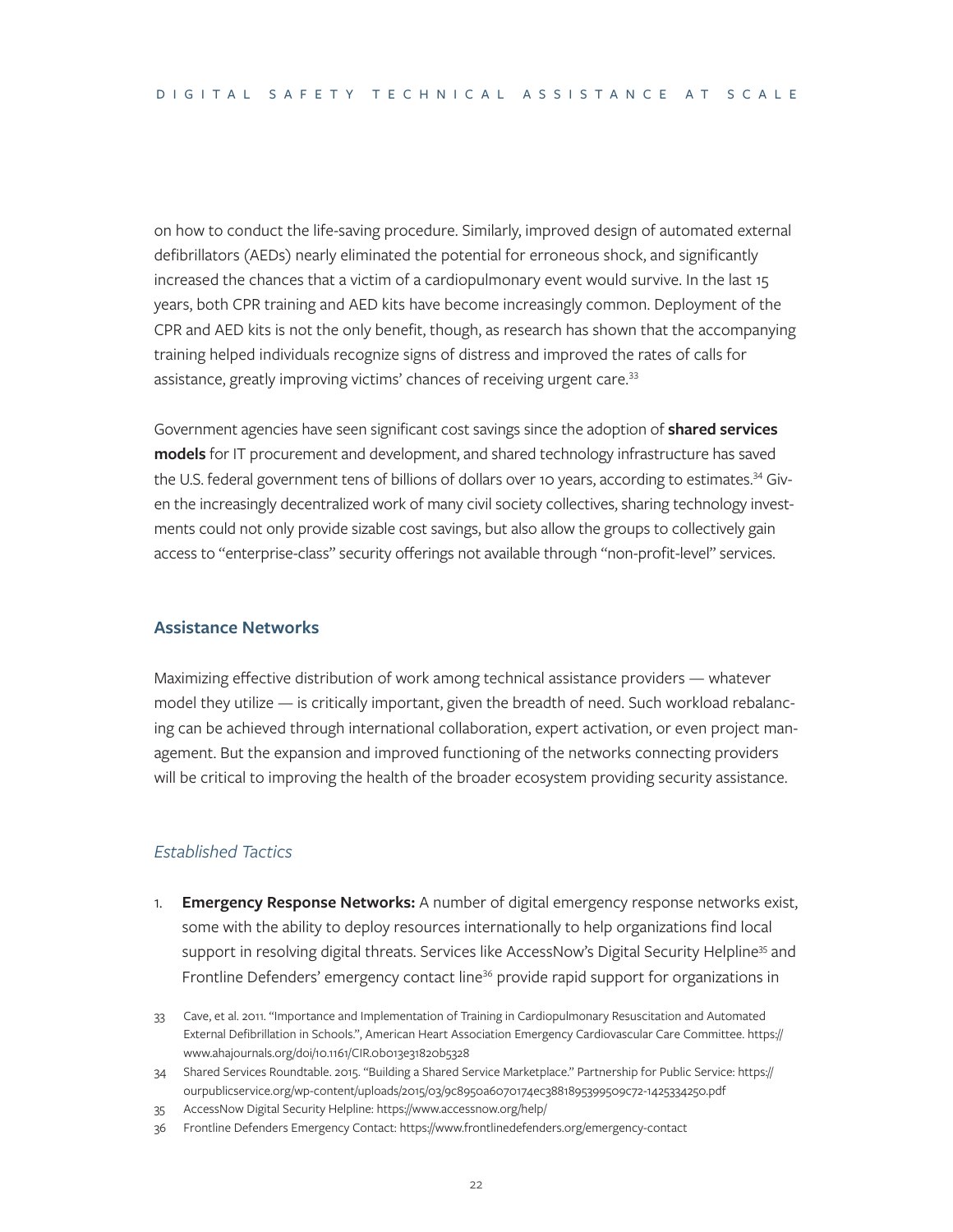need. While these services are limited, having a reliable point of contact in an emergency is a vital support to organizations under attack.

2. **Human Capital:** Citizen Clinic and other members of the Public Interest Technology University Network are actively training young professionals with the skills necessary to engage with civil society organizations on technology issues. Citizen Clinic has found that the public-interest opportunities offered by our program draw a broad range of students toward the field, including students from non-technical backgrounds and technically trained students who previously felt cybersecurity was "not for them." Such educational programs can create a long-term pipeline of talent to serve the public-interest sector.

**Learning From Practice:** The connections that Citizen Clinic, Access Now, and other technical assistance providers bring to relationships with civil society organizations are of critical importance. Personal, trusted relationships with security, privacy, and trust and safety teams at major technology platforms can allow technical assistance providers help their partners receive expedited support on issues ranging from account takeovers to targeted harassment. However, the structures of these relationships are inherently undemocratic; only organizations and individuals with connections to established technical assistance providers get access to those trusted support pathways. While formalizing these pathways might seem like an obvious solution, many platforms face barriers: the attackers may be governments (creating liability concerns), not all requests are legitimate (technically or otherwise), and the workload for the higher-level security practitioners who serve as points of contact for assistance providers in those organizations creates new problems of scale.

Major technology platforms and service providers must continue to find ways to establish trustworthy channels for getting input from civil society organizations under attack. Technical assistance providers and networks can be a way to vet requests, but these providers do not want to simply push information about their partners in civil society to companies and hope for fair adjudication. Those providers need a feedback loop so they can provide the most effective support to their clients and partner NGOs. At Citizen Clinic, we have heard from many technology platforms that, while they are happy to help curtail bad behavior on their platform, they will not provide the Clinic with information about the attackers. This makes sense, given the sensitivity of the information, but limits how well Citizen Clinic and other assistance providers can help clients recover after an attack. The controls we might recommend to a client who has been attacked by a government, for example, differ significantly from those we would recommend to those attacked by a hate group. Outside the walled data gardens of the technology platforms, it is often impossible to understand the full nature of a threat.

Citizen Clinic teams have also engaged with multiple experts on the cutting edge of new digital safety techniques. Some teams have worked with Tall Poppy — a startup focused on mitigating digital harassment threats to organizations and their high-profile staffs — to understand emerging harassment and disinformation defenses, and to help clients adopt these techniques.<sup>37</sup>

<sup>37</sup> Tall Poppy: https://tallpoppy.com/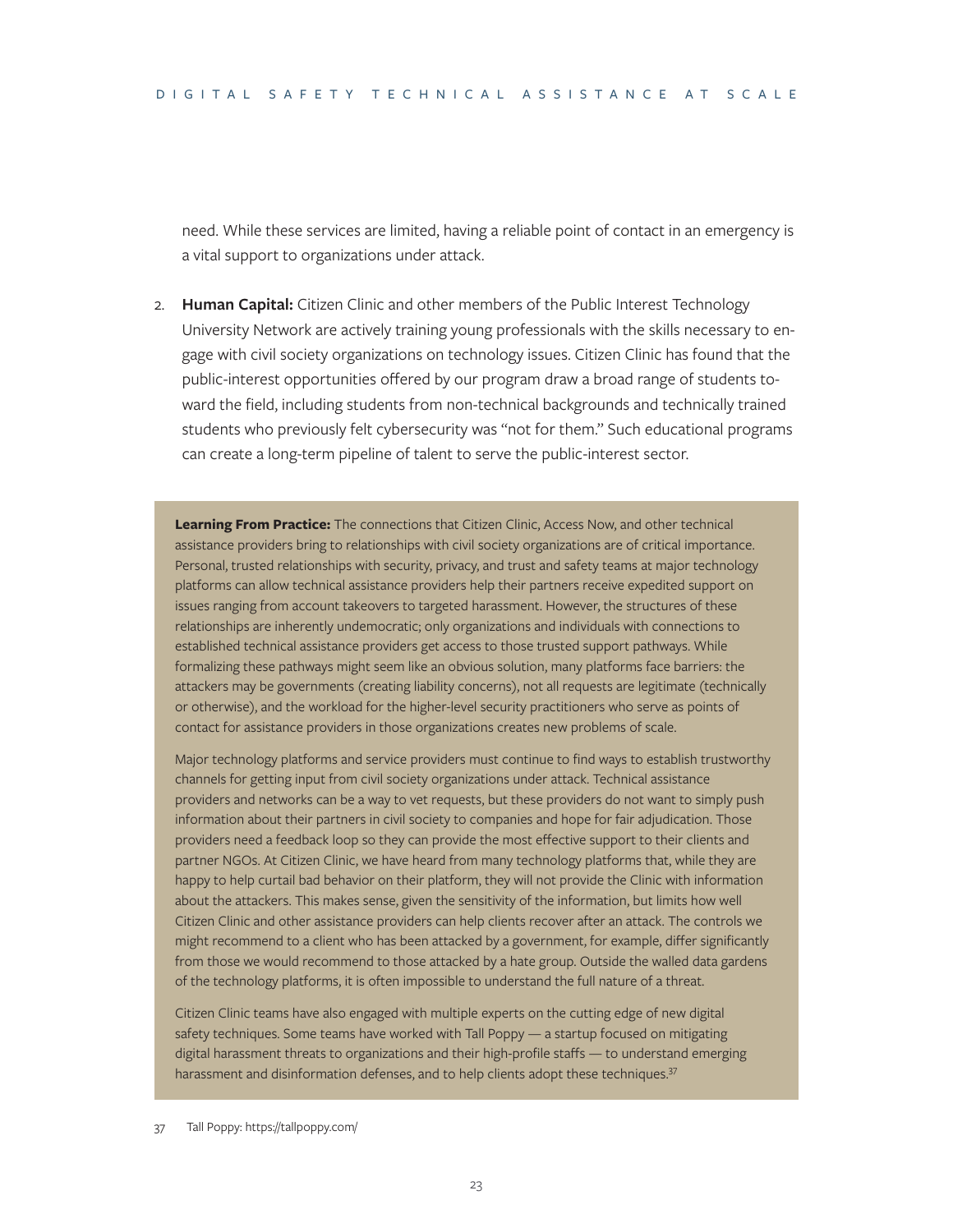#### *External Examples*

1. The **cybersecurity insurance marketplace** is still in its infancy, but an outgrowth of offerings dedicated to supporting non-profits or small businesses could substantially help resource-constrained organizations survive a serious cyberattack. Not only could insurance offer a financial backstop, but it could incentivize organizations to embrace more robust risk-management practices, much as businesses must demonstrate to insurers a good-faith effort to manage risk. While getting civil society organizations to buy cybersecurity-specific insurance is a tough sell, technical assistance providers may want to explore how their partners' existing insurance (such as business interruption or property and casualty insurance) could serve as a "silent" cybersecurity insurance policy, covering many of the risks organizations are concerned about. Most organizations do not have cybersecurity insurance yet, however, as many property and casualty insurance policies have exceptions for online criminal events, and those interested in purchasing cyber insurance often do not know how much to buy.38

<sup>38</sup> Deloitte Center for Financial Services. 2017. "Demystifying cyber insurance coverage". Deloitte University Press. [https://www2.deloitte.com/content/dam/Deloitte/nl/Documents/financial-services/deloitte-nl-fsi-demystifying-cyber](https://www2.deloitte.com/content/dam/Deloitte/nl/Documents/financial-services/deloitte-nl-fsi-demystifying-cyber-insurance-coverage-report.pdf)[insurance-coverage-report.pdf](https://www2.deloitte.com/content/dam/Deloitte/nl/Documents/financial-services/deloitte-nl-fsi-demystifying-cyber-insurance-coverage-report.pdf)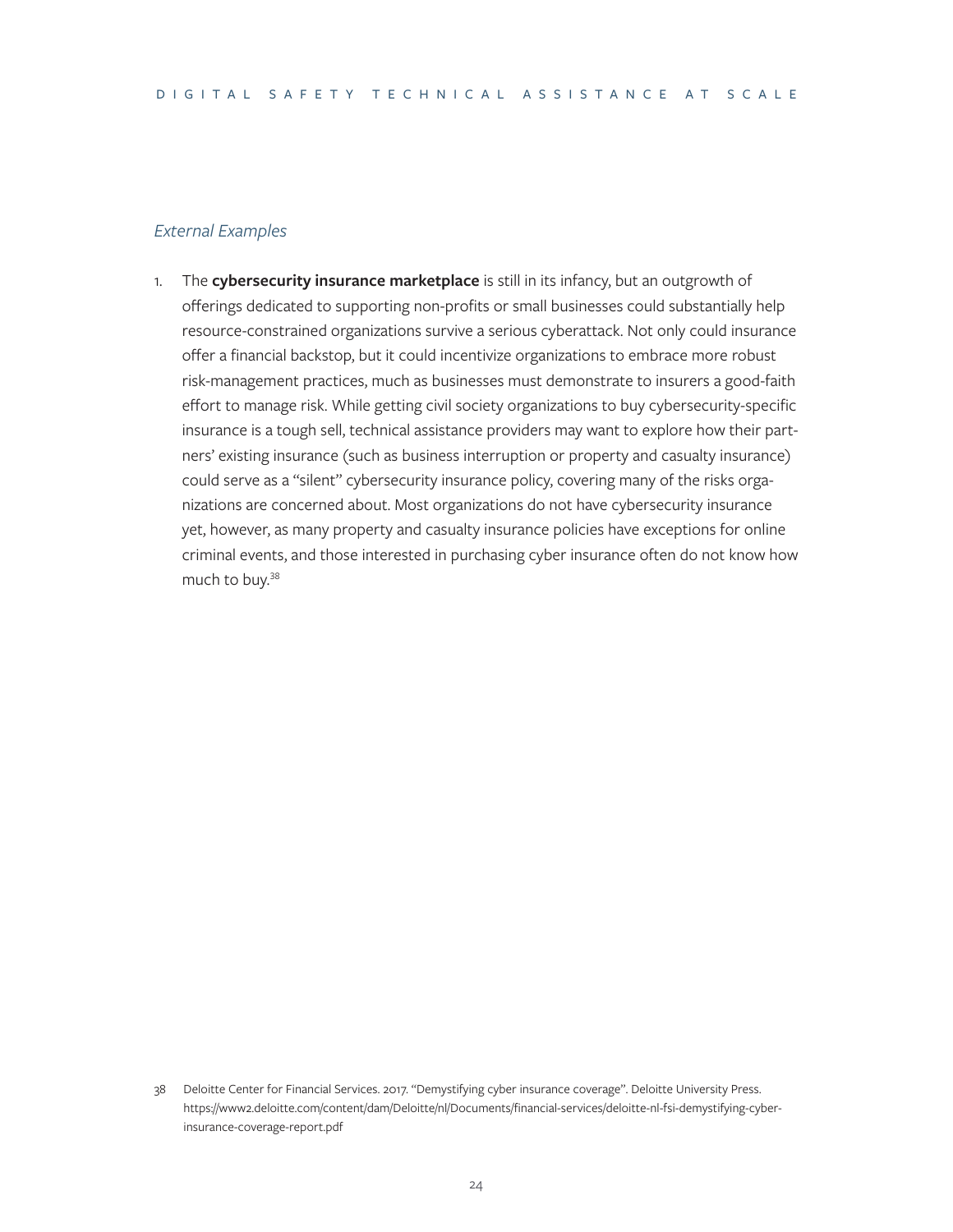# Exploring Solutions

Next we explore potential mechanisms for improving the scale of digital safety technical assistance. This section provides a high-level view of existing technical assistance models that have emerged in recent years to expand the availability of digital safety services. We do not intend to suggest that any of these options is better than others, but rather to help technical assistance providers, funders, and beneficiaries of digital safety support better assess if a particular model may work well for their needs. Figure 3 summarizes the performance of three models for technical assistance across the seven outcomes defined in the previous section.

|                        | <b>Quality of Service</b> |            | Capacity Building |            | Ecosystem     |               |                               |
|------------------------|---------------------------|------------|-------------------|------------|---------------|---------------|-------------------------------|
|                        | Contextually<br>Informed  | Responsive | Resilience        | Confidence | Accessibility | Affordability | Assistance<br><b>Networks</b> |
| Volunteer Networks     |                           |            |                   |            |               |               |                               |
| Digital Safety Clinics |                           |            |                   |            |               |               |                               |
| Community Hubs         |                           |            |                   |            |               |               |                               |

**FIGURE 3:** In this figure, green signifies this outcome is a core competency of the model, while blue highlights outcomes that are clearly benefited by the model. If a field is colorless, that does not mean a model provides zero benefits in pursuit of this outcome, but rather that it is not an obvious match. As all of these models are still new, new hybrids and experiments could emerge that change the descriptions in this document.

#### **VOLUNTEER NETWORKS**

Digital safety volunteer networks come in many forms: informal or formalized, communitybased and international. In our work at Citizen Clinic, we have encountered an array of volunteer efforts aimed at providing cybersecurity support to civil society organizations. Most networks comprise cybersecurity professionals who coordinate their work by email, Slack, or word of mouth. Some volunteer efforts are highly decentralized and rely on crowdsourcing and funding, while others — including I Am the Calvary, The Global Cyber Alliance, and the Cybercrime Support Network — rely on coordinated expert contributions. However, few of these volunteer networks explicitly serve NGOs at risk from politically motivated attacks.

Cybersecurity has a number of diverse fields of practice (network security, application security, data protection, privacy, trust and safety, etc.), and creating a network of experts to provide help to CSOs could offer significant benefits. Leveraging experts on a decentralized basis and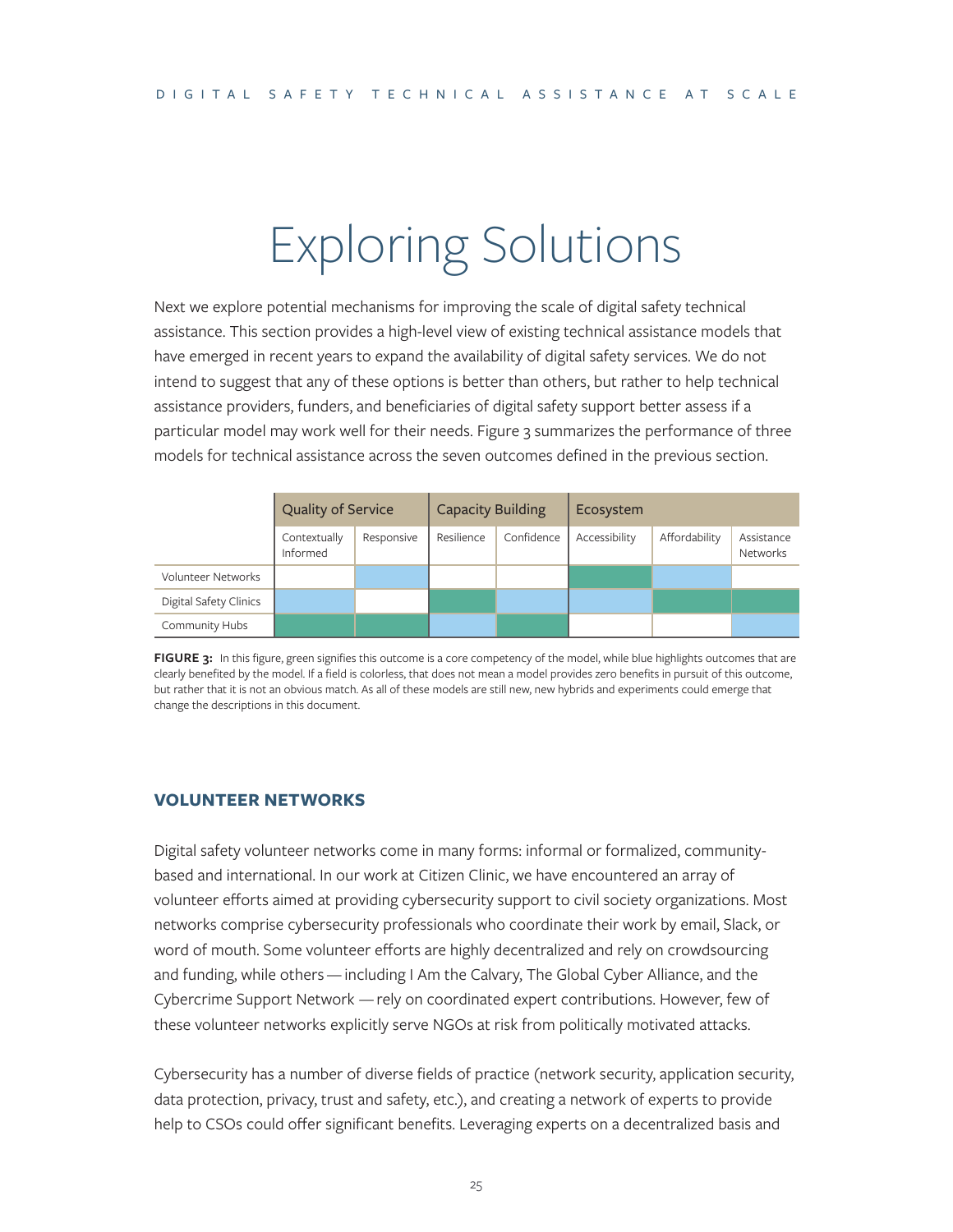connecting them with communities or individuals in need is not understood, though some research from other domains offers guidance. For example, a 2014 study of online expert networks in the medical community showed benefits from connecting doctors with one another to share best practices and new research across medical disciplines.<sup>39</sup> However, that study also illustrated many potential challenges: medical professionals reported the network was helpful, but potentially distracting. While the network helps scale the availability of information, it does not necessarily scale the number of practitioners or organizations' access to those experts.

Volunteer expert networks also do not necessarily improve security outcomes beyond "good enough." Experts can help higher-risk organizations respond to a crisis or fend off sophisticated attacks, but do not build NGOs' digital safety capacity over time. As a result, volunteer efforts must be closely monitored to ensure their quality and long-term impact, as expert volunteers may not have experience with the nuances of supporting civil society. These nuances include political, cultural, and social issues that create a different moral framework about technology choices (such as whether to support the "surveillance capitalism" business model of advertising-based online services); communications (the use of appropriate pronouns, the pace of communications, and acceptable humor); and organizational priorities (driven by motivations beyond profitability, uptime, or other metrics used by the private sector to define success). Oversight of volunteer efforts could come in many forms, but without a wellestablished feedback loop, it will be hard for supported organizations to voice complaints or evaluate the effectiveness of the service they received.

While volunteer networks may not build capacity in the same way as a more tailored, one-toone assistance project, they can be incredibly responsive to emerging needs. The Global Threat Alliance created a "work from home" guide for organizations forced into remote work due to the COVID-19 outbreak.<sup>40</sup> And I Am the Calvary developed a model that allows their volunteers deep, trusted access to sensitive public infrastructure in need of improved security.<sup>41</sup> There is a clear desire among security professionals to expand the availability of digital safety skills outside the boundaries of their day jobs, and volunteer networks may have untapped potential for improving the state of the ecosystem.

40 <https://workfromhome.globalcyberalliance.org/>

<sup>39</sup> [Crowdsourcing medical expertise in near real time - Sims - 2014 - Journal of Hospital Medicine](https://onlinelibrary.wiley.com/doi/abs/10.1002/jhm.2204)

<sup>41</sup> <https://www.iamthecavalry.org/domains/infrastructure/>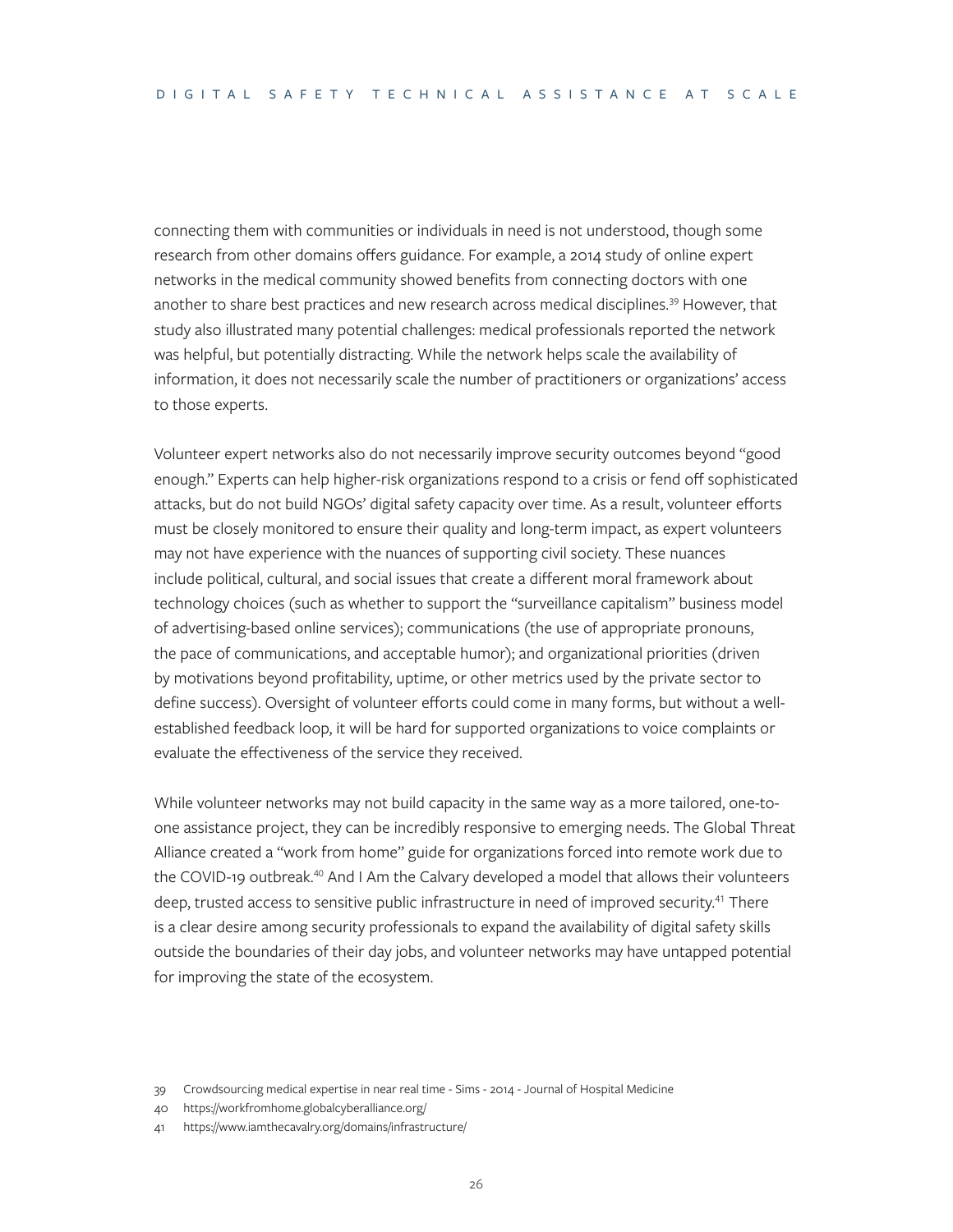|                              | <b>Quality of Service</b> |                                                                  | <b>Capacity Building</b> |            | Ecosystem                                                                             |                                                                             |                        |
|------------------------------|---------------------------|------------------------------------------------------------------|--------------------------|------------|---------------------------------------------------------------------------------------|-----------------------------------------------------------------------------|------------------------|
|                              | Contextually<br>Informed  | Responsive                                                       | Resilience               | Confidence | Accessibility                                                                         | Affordability                                                               | Assistance<br>Networks |
| Volunteer<br><b>Networks</b> |                           | Access to<br>more experts<br>to respond<br>to emergent<br>issues |                          |            | Potential new<br>service access<br>through<br>trusted and<br>capable<br>practitioners | <b>Volunteers</b><br>can offer free<br>or heavily<br>discounted<br>services |                        |

#### **DIGITAL SAFETY CLINICS**

Citizen Clinic and other university-based clinics address many of the challenges of scale in a cost-effective way. Digital security clinics follow the model of law and medical clinics, which expand access to needed services while providing students with experience and practical knowledge, better preparing them for the workforce and creating an on-ramp to public service work. Clinics can specialize and build deep ties with communities, draw from the student body's diversity, experiment with new methodologies in a rigorous manner, and provide questions for technical and non-technical researchers to pursue outside the clinic.

Clinics do have limitations, however. Student labor is, by definition, less professional and experienced and requires supervision and space for failure (along with backstops to prevent those failures from reaching clinic beneficiaries). Student work is also confined to the academic calendar which, while predictable, limits most engagements to those that can be scheduled on a regular cycle. Students must balance clinic coursework with many competing priorities outside their clinic class. The model is also very new, even compared to other technical assistance methods in this space, so additional drawbacks may still yet emerge. And any single clinic is unlikely to deliver significant scale to technical assistance. Much like law clinics, scaling digital safety clinics depends on many universities adopting the model, specializing, and further developing the discipline of practice. Universities, however, must staff clinics with experts to supervise and educate students, requiring funding that is not readily available.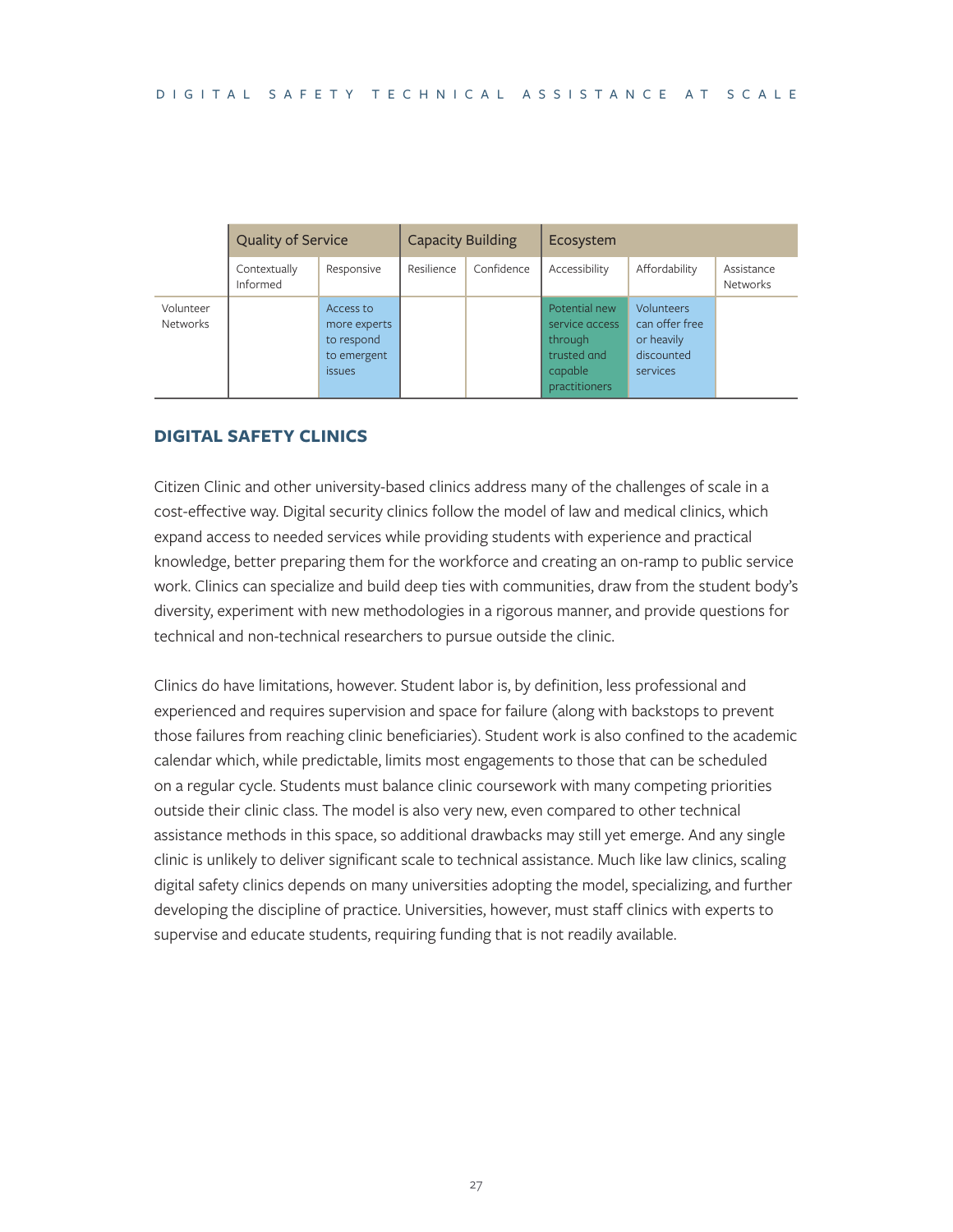|                              | <b>Quality of Service</b>                                        |            | Capacity Building                                                             |                                                                                                         | Ecosystem                                                                                      |                                                                                |                                                                                                                 |  |
|------------------------------|------------------------------------------------------------------|------------|-------------------------------------------------------------------------------|---------------------------------------------------------------------------------------------------------|------------------------------------------------------------------------------------------------|--------------------------------------------------------------------------------|-----------------------------------------------------------------------------------------------------------------|--|
|                              | Contextually<br>Informed                                         | Responsive | Resilience                                                                    | Confidence                                                                                              | Accessibility                                                                                  | Affordability                                                                  | Assistance<br><b>Networks</b>                                                                                   |  |
| Digital<br>Safety<br>Clinics | Opportunity<br>to draw<br>from diverse<br>student<br>backgrounds |            | Clinic<br>projects can<br>be designed<br>to tackle<br>longer-term<br>problems | <b>Direct</b><br>support and<br>relationship<br>building<br>improve org<br>and provider<br>capabilities | Improves<br>access to<br>technical<br>assistance and<br>an on-ramp<br>for new<br>professionals | <b>Clinic</b><br>services are<br>traditionally<br>free or highly<br>subsidized | Academic<br>institutions<br>provide<br>significant<br>staying<br>power for<br>student<br>cohorts and<br>clients |  |

#### **COMMUNITY HUBS**

At this point, community hubs — organizations designed to provide digital safety services to specific communities in need  $-$  are an understudied model<sup>42</sup> for providing technical assistance to civil society, but anecdotally they offer compelling potential. By situating a technical assistance organization within a community of interest, many of the challenges of understanding context are alleviated. Such hubs can move swiftly to provide direct technical assistance with relatively few startup costs, and can manage both capacity-building projects and emergency response efforts.

Existing community hubs for cybersecurity expertise have adopted a variety of models, including formal organizations and volunteer-led efforts. The Digital Defense Fund provides digital safety support for a large range of reproductive rights advocates, support networks, and healthcare providers in the U.S., and maintains a full-time staff and a broad network of partners. Other organizations, like Karisma in Colombia, R3D in Mexico, or the Electronic Frontier Foundation in the U.S., are primarily digital rights advocates, whose expertise often leads them to provide technical assistance to members of their immediate communities. There is no single model for a community hub, but the value proposition relies on a professional, experienced, contextually informed staff providing support to a community they know well.

There are drawbacks to this model. These hubs are expected to be "everything to everyone" in their communities, as they are asked for support on issues ranging from sophisticated,

42 While there are not specific studies on this form of assistance, plenty of work on community-oriented health, research, security and policing, and other fields suggest this model is likely to bear fruit across many different contexts. This report from NESTA suggests that patient organizations not only improve capacity and knowledge across a community of interest in need of healthcare, but also yields insights about care provision unique to the model: <https://www.nesta.org.uk/report/collective-intelligence-in-patient-organisations/>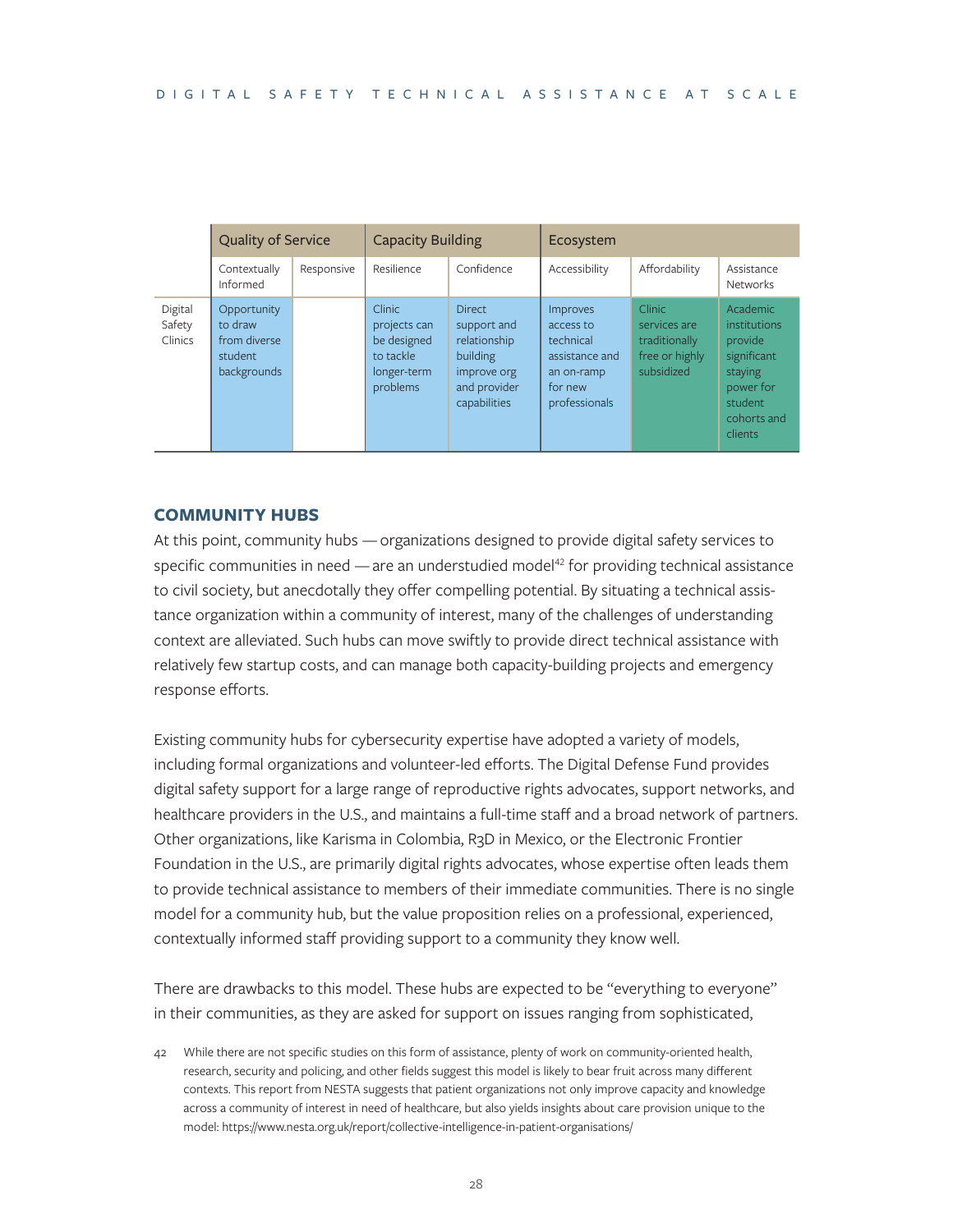targeted attacks, to network security, to basic software selection. Some have even taken on the role of grantmaker in order to support their communities' efforts to procure and deploy needed software and services. But this level of support can be difficult to maintain, particularly with a small staff likely making less money than they would in the private sector with similar responsibilities. It is also not immediately clear how to set up centers for technical assistance within communities that do not already have a core of expertise in the field. If philanthropies wish to support a community-centric model for expanding the ecosystem, they will need to explore models for kickstarting a project from within that community. At this stage, it remains unstudied how funders can best support community leadership to take on this role, but as illustrated elsewhere in this document, there are many analogies (and cautionary lessons) from the international development field.

|                          | Quality of Service                |                                                        | Capacity Building                                                                                              |                                                                                                     | Ecosystem     |               |                                                                                                                                 |  |
|--------------------------|-----------------------------------|--------------------------------------------------------|----------------------------------------------------------------------------------------------------------------|-----------------------------------------------------------------------------------------------------|---------------|---------------|---------------------------------------------------------------------------------------------------------------------------------|--|
|                          | Contextually<br>Informed          | Responsive                                             | Resilience                                                                                                     | Confidence                                                                                          | Accessibility | Affordability | Assistance<br><b>Networks</b>                                                                                                   |  |
| Community<br><b>Hubs</b> | Already<br>embedded in<br>context | Close<br>community<br>ties shorten<br>response<br>time | Improves<br>general<br>knowledge<br>and can<br>communicate<br>emergent<br>best practices<br>across<br>partners | Can serve<br>as a stable,<br>enduring<br>partner for<br>the long-<br>term with<br>community<br>orgs |               |               | Can serve<br>as a point<br>of contact<br>for other<br>providers,<br>companies,<br>etc. who<br>want to<br>support a<br>community |  |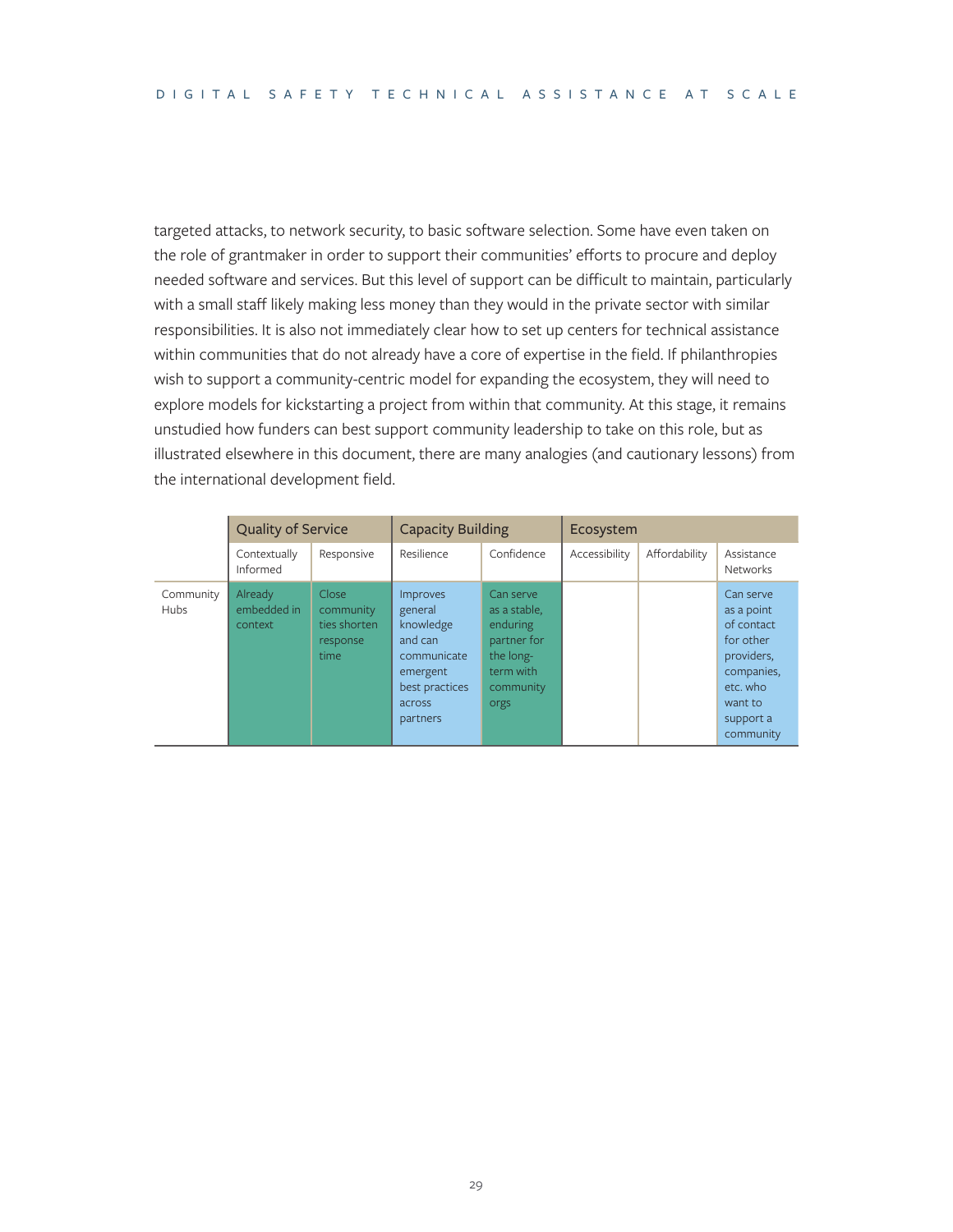### Conclusion

The three technical assistance models examined in this report all provide different potential benefits, but all contribute differently to scaling digital security services for civil society organizations. The future will require innovation and experimentation to develop models and communicate about the risks to policymakers, technology firms, funders, researchers, and senior leaders in civil society. Activating already existing expertise and helping organizations utilize existing channels for support is an important element, but we must also expand the number of professionals in the space. A more nuanced perspective on the digital safety challenges facing civil society organizations is essential not only for providing a high quality of service, but also for designing appropriate technical products and policies.

It is possible for civil society organizations to achieve "good enough" security that makes a difference in their online safety, but more substantial shifts are necessary to address the market needs for civil society security at scale, and at pace, to match the need. This paper lays out the objective functions that the market shifts need to solve for by describing seven outcomes of improved assistance at scale. The future of the space will require innovation and experimentation to develop models that embrace, combine, and network these capabilities.

Eva Galperin's groundbreaking work to support the victims of intimate partner violence illustrates how existing models can form an ecosystem of support that is more than the sum of its parts. With support from security researchers at the Cornell/NYU cybersecurity clinic for survivors of intimate partner violence<sup>43</sup> and volunteer researchers at the security firm Kaspersky, Galperin has taken a serious chunk out of the stalkerware industry that enables abusive partners.44 She has also contributed to Callisto, a project to faciliate a survivor community-created system for detecting repeat perptrators of sexual violence.45 These projects leverage expert volunteers, a university-based clinic, and community-centric support to create an ecosystem of assistance for survivors of intimate partner violence that addresses the problem of technology-enabled abuse like never before.

45 Project Callisto:<https://www.projectcallisto.org/>

<sup>43</sup> Computer Security and Privacy for Survivors of Intimate Partner Violence: <https://www.ipvtechresearch.org/>, and Clinic to End Tech Abuse: <https://www.ceta.tech.cornell.edu/>

<sup>44</sup> Greenberg. 2019. "Hacker Eva Galperin Has a Plan to Eradicate Stalkerware" *Wired:* [https://www.wired.com/story/eva](https://www.wired.com/story/eva-galperin-stalkerware-kaspersky-antivirus/)[galperin-stalkerware-kaspersky-antivirus/](https://www.wired.com/story/eva-galperin-stalkerware-kaspersky-antivirus/)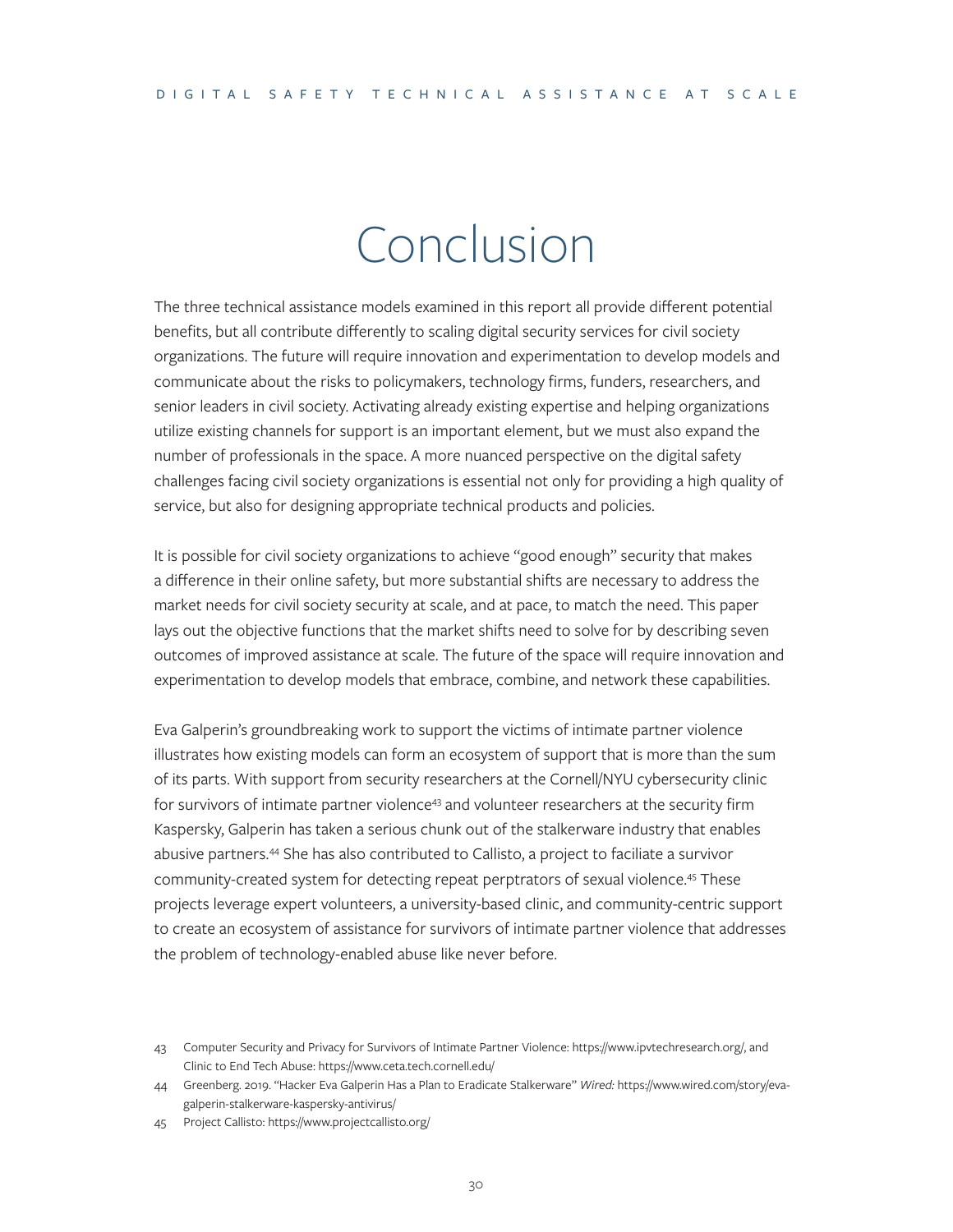Community-engaged providers can work from the ground up to address the evolving threat landscape. Technology platforms and providers can provide assistance, and governments can compel certain security, safety, and privacy-enhancing design decisions. But policy and products designed to serve the social good must be responsive to the requirements articulated by an active, connected, and high-functioning set of digital safety experts who are deeply engaged with civil society on a regular basis.